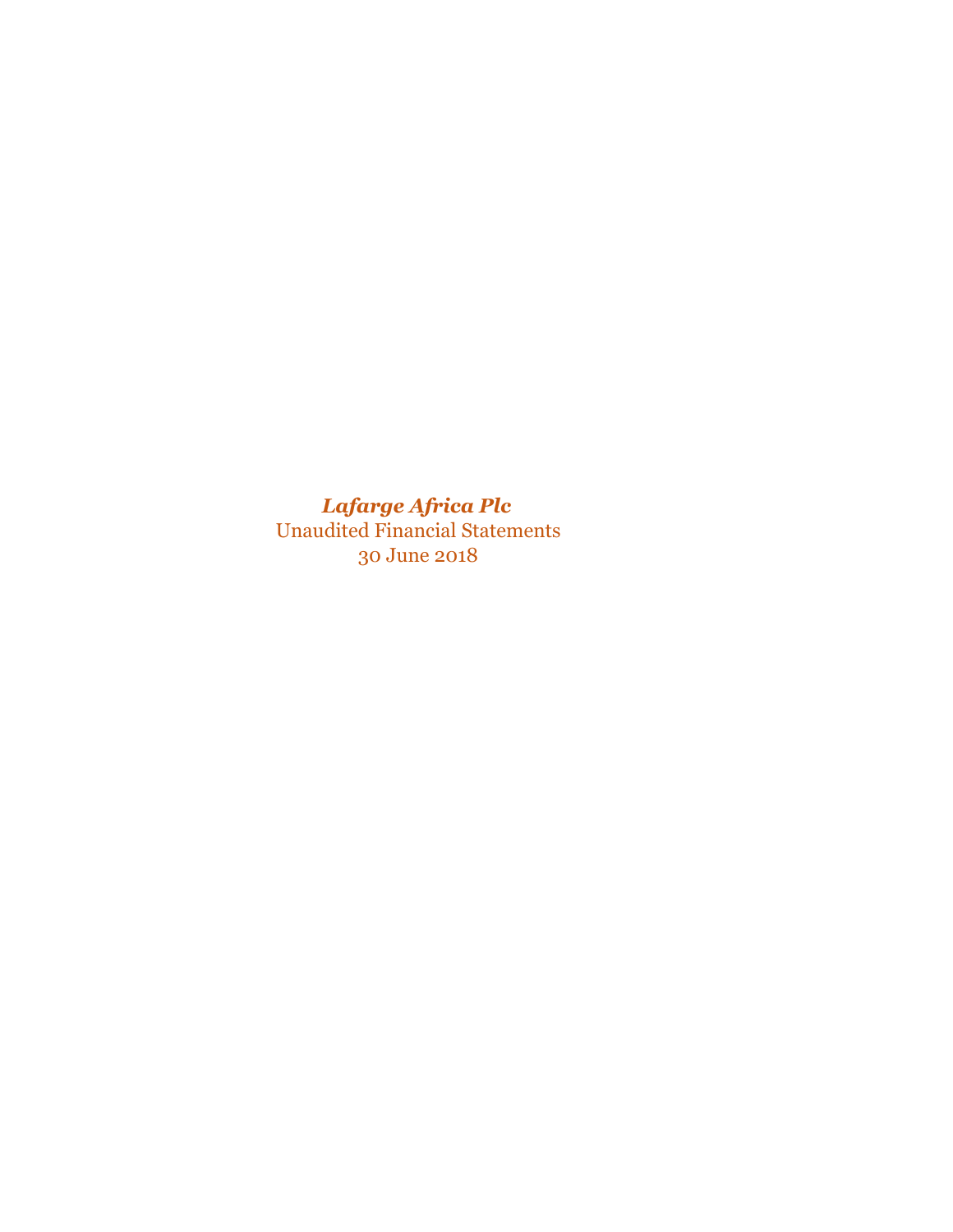# *Lafarge Africa Plc Contents*

| Directors' and Other Corporate Information                                            | $\mathbf{2}$   |
|---------------------------------------------------------------------------------------|----------------|
| Consolidated and Separate Statements of Profit or Loss and Other Comprehensive Income | $\overline{4}$ |
| Consolidated and Separate Statements of Financial Position                            | 5              |
| Consolidated and Separate Statements of Changes in Equity                             | 6              |
| Consolidated and Separate Statements of Cash Flows                                    | 8              |
| Notes to the Consolidated and Separate Financial Statements                           | 9              |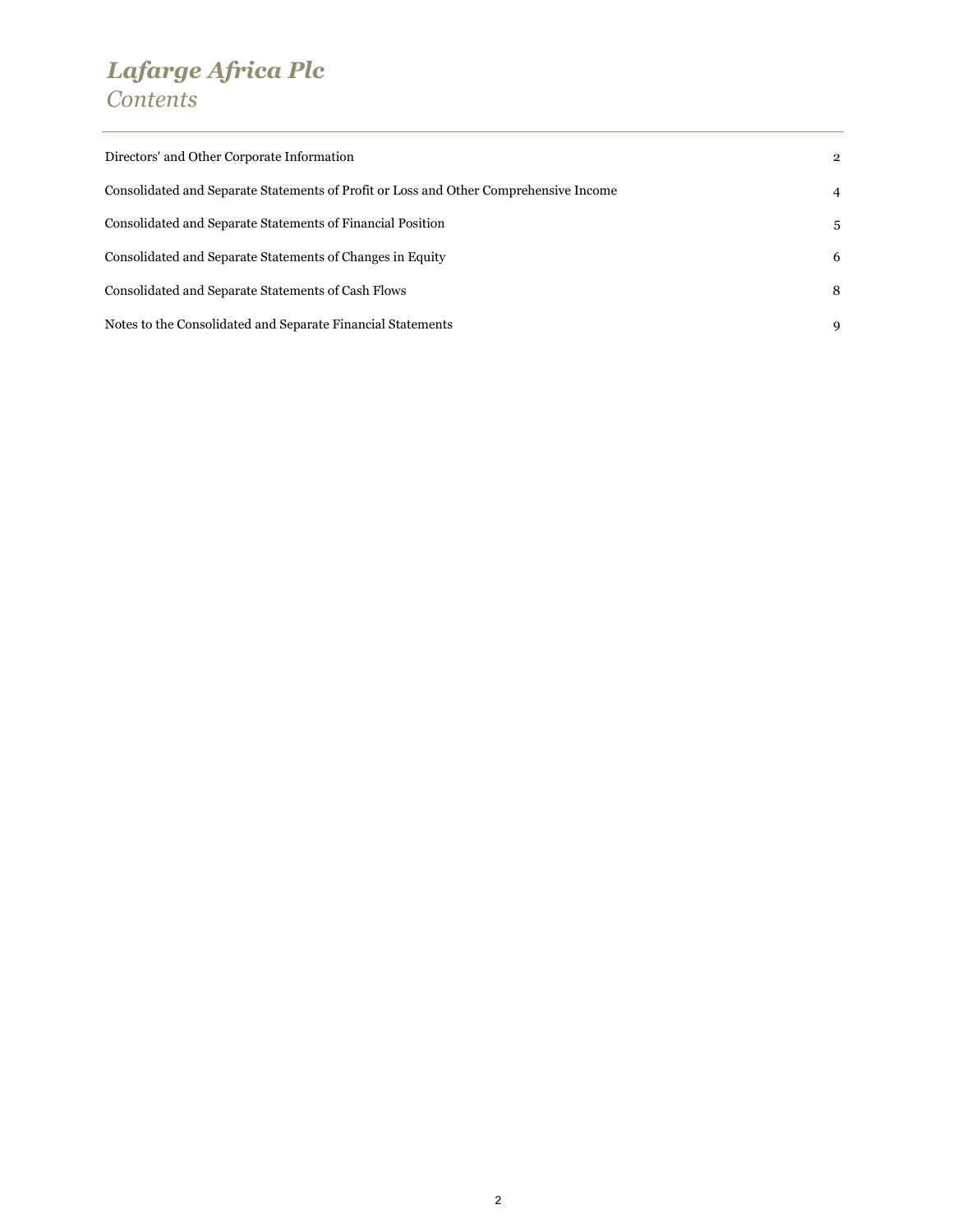# *Lafarge Africa Plc Directors' and Other Corporate Information*

### **Company registration number** RC 1858

### **Directors**

Mr. Mobolaji Balogun Chairman [Mr. Guillaume Roux \(resigned w.e.f. 6th April 2018\)](http://www.lafarge.com.ng/wps/portal/ng/Board-of-Directors/Biography?WCM_GLOBAL_CONTEXT=/wps/wcm/connectlib_ng/Site_ng/Bio/WAPCO_Board_of_Directors/List/Biography_1374061182650/BioEN) Vice Chairman [Mr. Michel Puchercos](http://www.lafarge.com.ng/wps/portal/ng/Board-of-Directors/Biography?WCM_GLOBAL_CONTEXT=/wps/wcm/connectlib_ng/Site_ng/Bio/WAPCO_Board_of_Directors/List/Biography_1464852167944/BioEN) Group Managing Director/CEO [Dr. Adebayo Jimoh \(resigned w.e.f. 6th April 2018\)](http://www.lafarge.com.ng/wps/portal/ng/Board-of-Directors/Biography?WCM_GLOBAL_CONTEXT=/wps/wcm/connectlib_ng/Site_ng/Bio/WAPCO_Board_of_Directors/List/Biography_1374062246756/BioEN) Non-Executive Director [Ms. Sylvie Rochier](http://www.lafarge.com.ng/wps/portal/ng/Board-of-Directors/Biography?WCM_GLOBAL_CONTEXT=/wps/wcm/connectlib_ng/Site_ng/Bio/WAPCO_Board_of_Directors/List/Biography_1374062844651/BioEN) Non-Executive Director [Mr. Adebode Adefioye](http://www.lafarge.com.ng/wps/portal/ng/Board-of-Directors/Biography?WCM_GLOBAL_CONTEXT=/wps/wcm/connectlib_ng/Site_ng/Bio/WAPCO_Board_of_Directors/List/Biography_1374141060260/BioEN) Non-Executive Director [Mr. Jean-Carlos Angulo](http://www.lafarge.com.ng/wps/portal/ng/Board-of-Directors/Biography?WCM_GLOBAL_CONTEXT=/wps/wcm/connectlib_ng/Site_ng/Bio/WAPCO_Board_of_Directors/List/Biography_1374062477718/BioEN) Non-Executive Director [Alhaji Umaru Kwairanga \(resigned w.e.f. 6th April 2018\)](http://www.lafarge.com.ng/wps/portal/ng/Board-of-Directors/Biography?WCM_GLOBAL_CONTEXT=/wps/wcm/connectlib_ng/Site_ng/Bio/WAPCO_Board_of_Directors/List/Biography_1429613913161/BioEN) Non-Executive Director [Dr. Shamsuddeen Usman CON, OFR](http://www.lafarge.com.ng/wps/portal/ng/Board-of-Directors/Biography?WCM_GLOBAL_CONTEXT=/wps/wcm/connectlib_ng/Site_ng/Bio/WAPCO_Board_of_Directors/List/Biography_1429613463515/BioEN) Non-Executive Director [Mrs. Elenda Giwa-Amu](http://www.lafarge.com.ng/wps/portal/ng/Board-of-Directors/Biography?WCM_GLOBAL_CONTEXT=/wps/wcm/connectlib_ng/Site_ng/Bio/WAPCO_Board_of_Directors/List/Biography_1429613806493/BioEN) Non-Executive Director [Mrs. Adenike Ogunlesi](http://www.lafarge.com.ng/wps/portal/ng/Board-of-Directors/Biography?WCM_GLOBAL_CONTEXT=/wps/wcm/connectlib_ng/Site_ng/Bio/WAPCO_Board_of_Directors/List/Biography_1429613698989/BioEN) Non-Executive Director Ms. Geraldine Picaud (Appointed 7th April 2018) Non-Executive Director Mr. Christof Hassig (Appointed 7th April 2018) Non-Executive Director Mr. Grant Earnshaw (Appointed 7th April 2018) Non-Executive Director

**Company secretary**

Mrs. Adewunmi Alode

### **Independent auditors**

KPMG Professional Services KPMG Tower, Bishop Aboyade Cole Street, Victoria Island, Lagos

### **Registered office**

Lafarge Africa Plc No 27B, Gerrard Road, Ikoyi Lagos

### **Registrar**

Cardinal Stone (Registrars) Limited [formerly City Securities (Registrars) Limited] No 358, Herbert Macaulay Road, Yaba, Lagos

### **Principal bankers**

Access Bank Plc Citibank Nigeria Limited Diamond Bank Plc Ecobank Nigeria Limited First Bank of Nigeria Limited Guaranty Trust Bank Plc Standard Chartered Bank Plc Stanbic IBTC Bank Limited United Bank for Africa Plc Wema Bank Plc Zenith Bank Plc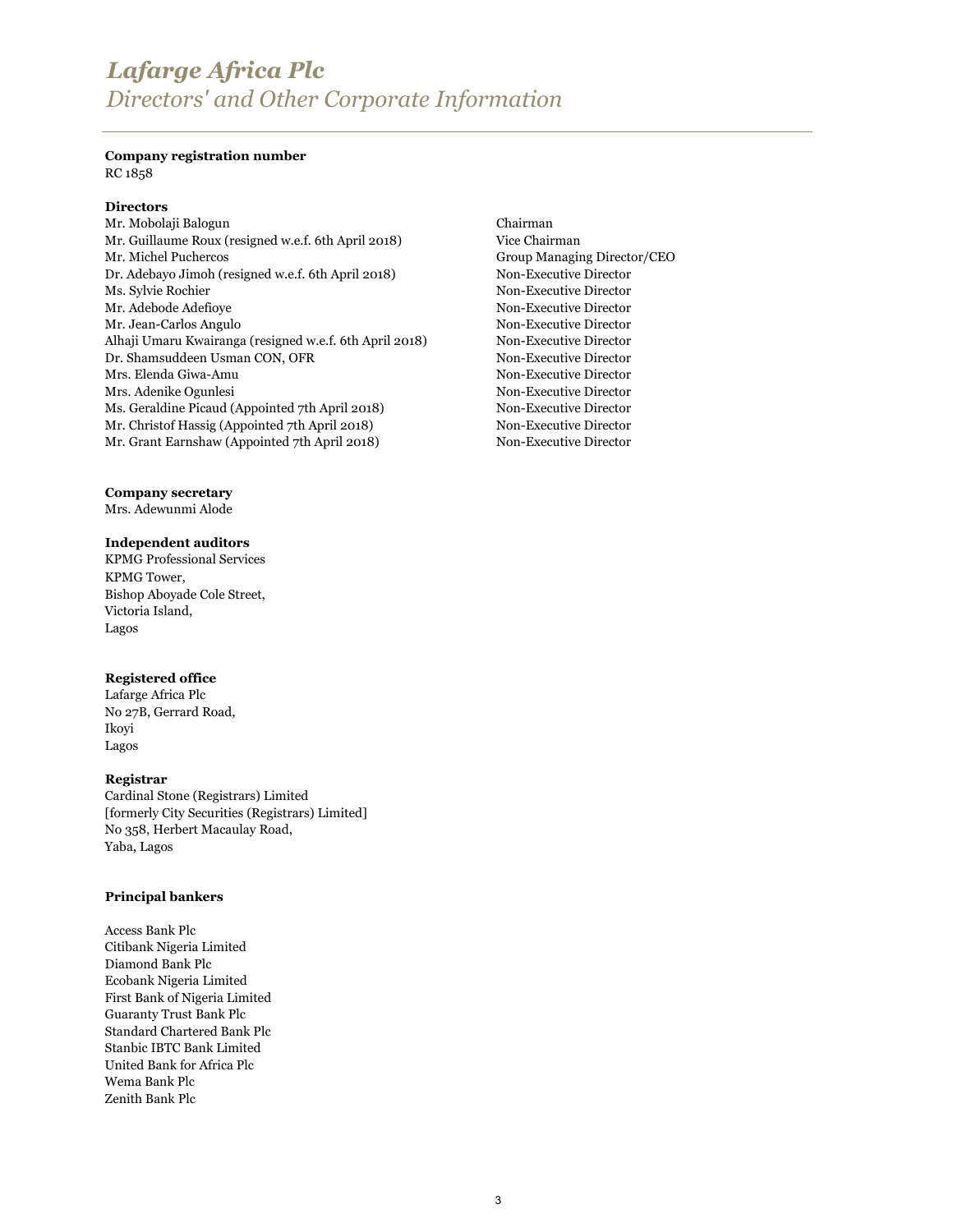*Consolidated and Separate Statements of Profit or Loss and Other Comprehensive Income for the year ended 30 June 2018*

|                                                                                      | Group        |                |                       |                 |               |                | Company*     |                |                           |
|--------------------------------------------------------------------------------------|--------------|----------------|-----------------------|-----------------|---------------|----------------|--------------|----------------|---------------------------|
|                                                                                      |              |                | Q2-3months Q2-3months | <b>YTD</b>      | <b>YTD</b>    | Q <sub>2</sub> | Q2-3months   |                | <b>YTD YTD 30/06/2017</b> |
|                                                                                      |              | 30/06/2018     | 30/06/2017            | 30/06/2018      | 30/06/2017    | 3months        | 30/06/2017   | 30/06/2018     |                           |
|                                                                                      | <b>Notes</b> | $N'$ 000       | $N'$ 000              | $N'$ 000        | $N'$ 000      | $N'$ 000       | $N'$ 000     | $N'$ 000       | $N'$ 000                  |
|                                                                                      |              |                |                       |                 |               |                |              |                |                           |
| Revenue                                                                              | 6            | 81,648,871     | 73,529,434            | 162,291,526     | 154,839,943   | 51,653,988     | 24,068,981   | 100,449,724    | 52,090,479                |
| Cost of sales                                                                        | 7            | (60, 687, 601) | (49,974,244)          | (123, 329, 554) | (110,390,462) | (30, 910, 513) | (11,766,364) | (62,336,689)   | (29, 401, 688)            |
| <b>Gross profit</b>                                                                  |              | 20,961,270     | 23,555,190            | 38,961,972      | 44,449,481    | 20,743,475     | 12,302,617   | 38,113,035     | 22,688,791                |
| Selling and marketing expenses                                                       | 8            | (1,264,201)    | (783, 872)            | (2,769,986)     | (2,177,797)   | (232, 897)     | (47,260)     | (667, 896)     | (777, 830)                |
| Administrative expenses                                                              | 9            | (9,697,171)    | (9,437,990)           | (19, 956, 303)  | (16,016,321)  | (6,647,122)    | (3,769,669)  | (13, 474, 053) | (4,885,441)               |
| Other income                                                                         | 10           | 86,464         |                       | 106,638         | 2,899,195     | 83,076         |              | 96,294         | 3,032,125                 |
| Other operating expenses                                                             | 11           | (5,542)        |                       | (5,542)         | (15, 277)     | (4,020)        |              | (4,020)        |                           |
| <b>Operating profit</b>                                                              |              | 10,080,820     | 13,333,328            | 16,336,779      | 29,139,281    | 13,942,512     | 8,485,688    | 24,063,360     | 20,057,645                |
| Finance income                                                                       | 11           | 725,366        | 239,503               | 1,033,522       | 553,271       | 652,468        | 6,838,008    | 885,401        | 10,941,786                |
| Finance costs                                                                        | 11           | (14, 205, 767) | (4,858,477)           | (23,715,808)    | (11,532,148)  | (13, 136, 903) | (8,794,254)  | (22,180,279)   | (14, 111, 643)            |
| (Loss)/Profit before minimum tax                                                     | 13           | (3,399,581)    | 8,714,354             | (6,345,507)     | 18,160,404    | 1,458,077      | 6,529,442    | 2,768,482      | 16,887,788                |
|                                                                                      |              |                |                       |                 |               |                |              |                |                           |
| (Loss)/Profit after minimum tax                                                      |              | (3,399,581)    | 8,714,354             | (6,345,507)     | 18,160,404    | 1,458,077      | 6,529,442    | 2,768,482      | 16,887,788                |
| Income tax (expense)/credit                                                          | 12           | 1,499,191      | 5,856,951             | 2,443,220       | 1,571,985     | (818, 984)     | (706, 509)   | (677, 601)     | (4,176,316)               |
| (Loss)/Profit after tax                                                              |              | (1,900,390)    | 14,571,305            | (3,902,287)     | 19,732,389    | 639,093        | 5,822,933    | 2,090,881      | 12,711,472                |
| Earnings per share attributable to the<br>ordinary equity holders of the<br>Company: |              |                |                       |                 |               |                |              |                |                           |
| Basic earnings per share (Naira)                                                     | 24           | (22)           | 276                   | (45)            | 368           | $\overline{7}$ | 110          | 24             | 241                       |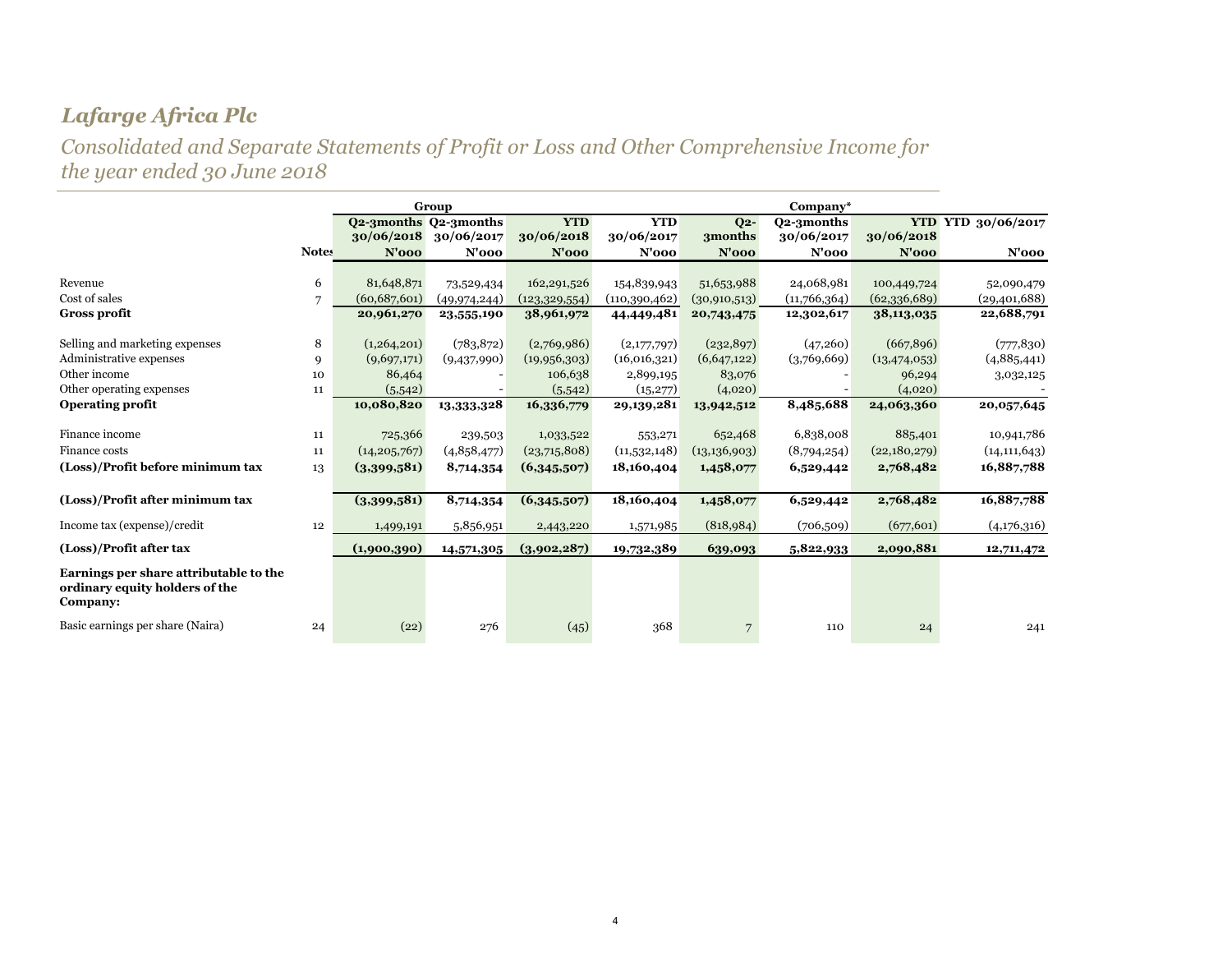*Consolidated and Separate Statements of Profit or Loss and Other Comprehensive Income for the year ended 30 June 2018*

|                                                                                                                                        |              |                        | Group                                        |                                      | $\bf Company^*$                      |                              |                                      |                        |                                       |
|----------------------------------------------------------------------------------------------------------------------------------------|--------------|------------------------|----------------------------------------------|--------------------------------------|--------------------------------------|------------------------------|--------------------------------------|------------------------|---------------------------------------|
|                                                                                                                                        | <b>Notes</b> | 30/06/2018<br>$N'$ 000 | Q2-3months Q2-3months<br>30/06/2017<br>N'ooo | <b>YTD</b><br>30/06/2018<br>$N'$ 000 | <b>YTD</b><br>30/06/2017<br>$N'$ 000 | $Q2-$<br>3months<br>$N'$ 000 | Q2-3months<br>30/06/2017<br>$N'$ 000 | 30/06/2018<br>$N'$ 000 | <b>YTD YTD 30/06/2017</b><br>$N'$ 000 |
| (Loss)/Profit after tax                                                                                                                |              | (1,900,390)            | 14,571,305                                   | (3,902,287)                          | 19,732,389                           | 639,093                      | 5,822,933                            | 2,090,881              | 12,711,472                            |
| Other comprehensive income:                                                                                                            |              |                        |                                              |                                      |                                      |                              |                                      |                        |                                       |
| Items that may be reclassified to profit<br>or loss:                                                                                   |              |                        |                                              |                                      |                                      |                              |                                      |                        |                                       |
| Exchange differences on translation of foreign<br>operations                                                                           | 26           | (1, 812, 044)          | 5,585,878                                    | (645, 011)                           | 14,892,720                           |                              |                                      |                        |                                       |
|                                                                                                                                        |              | (1, 812, 044)          | 5,585,878                                    | (645, 011)                           | 14,892,720                           |                              |                                      |                        |                                       |
| Items that will not be subsequently<br>reclassified into profit or loss:                                                               |              |                        |                                              |                                      |                                      |                              |                                      |                        |                                       |
| Remeasurements of defined benefit                                                                                                      | 31.2         | (4,566)                | 177,402                                      | (4,566)                              | 177,402                              |                              |                                      |                        |                                       |
| Income tax relating to these items                                                                                                     | 12           | 1,282                  |                                              | 1,282                                |                                      |                              |                                      |                        |                                       |
|                                                                                                                                        |              |                        | 177,402                                      | (3,284)                              | 177,402                              |                              |                                      |                        |                                       |
| Other comprehensive income for the                                                                                                     |              |                        |                                              |                                      |                                      |                              |                                      |                        |                                       |
| vear, net of tax                                                                                                                       |              | (1, 812, 044)          | 5,763,280                                    | (648, 295)                           | 15,070,122                           |                              |                                      |                        |                                       |
| <b>Total comprehensive (loss)/income for</b><br>the year                                                                               |              | (3,712,434)            | 20,334,585                                   | (4,550,582)                          | 34,802,511                           | 639,093                      | 5,822,933                            | 2,090,881              | 12,711,472                            |
| (Loss)/Profit attributable to:<br>- Owners of Lafarge Africa Plc<br>- Non-controlling interests                                        | 16           | (1,900,390)            | 14,570,326<br>978                            | (3,902,287)                          | 19,406,926<br>325,465                | 639,093                      | 5,822,933                            | 2,090,881              | 12,711,472                            |
|                                                                                                                                        |              | (1,900,390)            | 14,571,304                                   | (3,902,287)                          | 19,732,391                           | 639,093                      | 5,822,933                            | 2,090,881              | 12,711,472                            |
| Total comprehensive (loss)/income for the<br>year is attributable to:<br>- Owners of Lafarge Africa Plc<br>- Non-controlling interests |              | (3,712,434)            | 20,333,607<br>978                            | (4,550,582)                          | 34,477,046<br>325,465                | 639,093                      | 5,822,933                            | 2,090,881              | 12,711,472                            |
|                                                                                                                                        |              | (3,712,434)            | 20,334,585                                   | (4,550,582)                          | 34,802,511                           | 639,093                      | 5,822,933                            | 2,090,881              | 12,711,472                            |

\*Due to the merger of the Company with two subsidiaries and the liquidation of two subsidiaries into the Company in December 2017, the 2018 Company numbers are those of the merged and liquidated entities while the 2017 numbers as of June 2017 are those of the Company prior to the merger and liquidation.

The accompanying notes and significant accounting policies on pages 10 to 25 form an integral part of these financial statements.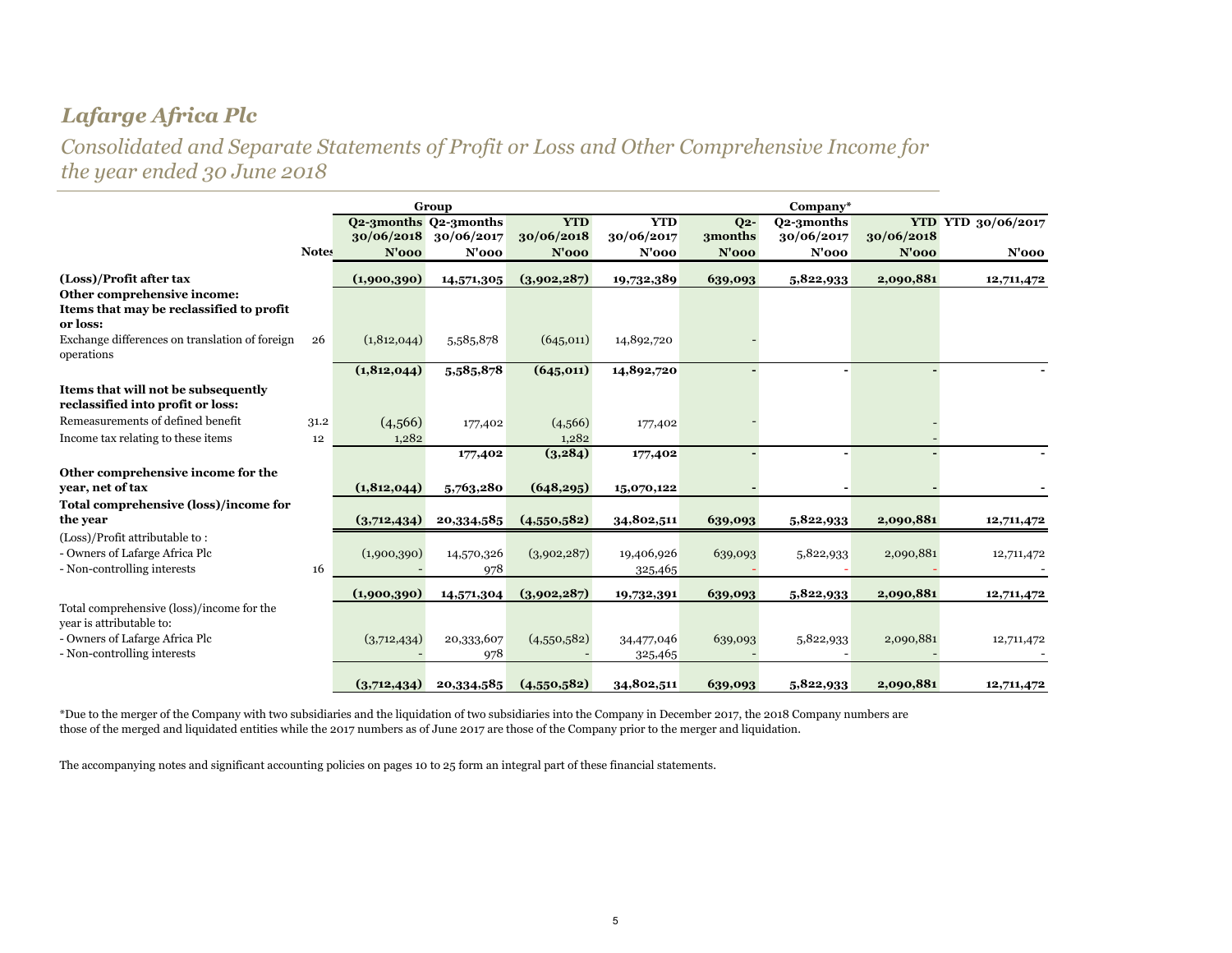# *Consolidated and Separate Statements of Financial Position as at 30 June 2018*

|                                                 |              | Group                     |                           | Company*      |                           |
|-------------------------------------------------|--------------|---------------------------|---------------------------|---------------|---------------------------|
|                                                 |              | 30/06/2018                | 31/12/2017                | 30/06/2018    | 31/12/2017                |
|                                                 | <b>Notes</b> | $N'$ 000                  | N'ooo                     | N'ooo         | $N'$ 000                  |
| <b>ASSETS</b>                                   |              |                           |                           |               |                           |
| <b>Non-current assets</b>                       |              |                           |                           |               |                           |
| Property, plant and equipment                   | 14           | 388,121,941               | 393,651,934               | 288,840,337   | 292,872,779               |
| Intangible assets                               | 15           | 3,333,756                 | 2,634,326                 |               |                           |
| Investment in subsidiaries                      | 16.1         |                           |                           | 182,088,406   | 182,088,406               |
| Other financial assets                          | 17           | 1,972,044                 | 1,582,622                 | 1,961,058     | 1,556,738                 |
| Other assets                                    | 19           | 21,359,031                | 20,803,113                | 15,523,516    | 14,984,747                |
| Deferred tax assets                             | 12.5         | 10,243,642                | 7,951,595                 | 15,923,298    | 16,333,384                |
| <b>Total non-current assets</b>                 |              | 425,030,414               | 426,623,590               | 504,336,615   | 507,836,054               |
| <b>Current assets</b>                           |              |                           |                           |               |                           |
| Inventories                                     | 20           | 58,350,524                | 58,266,466                | 39,937,059    | 39,057,831                |
| Trade and other receivables                     | 21           | 25,603,186                | 25,110,116                | 11,302,454    | 15,930,970                |
| Current tax asset                               | 12.3         | 789,727                   | 917,797                   |               |                           |
| Other assets                                    | 19           | 16,253,586                | 15,162,092                | 14,121,825    | 10,679,505                |
| Other financial assets                          | 17           | 585,684                   | 592,538                   | 347,236       | 326,635                   |
| Derivative assets                               | 18           |                           | 640,091                   |               | 640,091                   |
| Cash and cash equivalents                       | 22           | 19,544,843                | 50,414,757                | 17,860,430    | 41,698,854                |
| <b>Total current assets</b>                     |              | 121, 127, 549             | 151,103,857               | 83,569,004    | 108,333,886               |
| <b>Total assets</b>                             |              | 546,157,963               | 577,727,447               | 587,905,619   | 616,169,940               |
| <b>LIABILITIES</b>                              |              |                           |                           |               |                           |
| <b>Non-current liabilities</b>                  |              |                           |                           |               |                           |
| Loans and borrowings                            | 28           | 95,171,709                | 68,715,378                | 64,701,948    | 64,900,757                |
| Deferred tax liabilities                        | 12.5         |                           | 1,463,106                 |               |                           |
| Provisions                                      | 29           | 3,646,326                 | 3,472,388                 | 969,486       | 909,320                   |
| Deferred revenue                                | 30           | 1,463,101                 | 1,518,467                 | 1,463,101     | 1,518,467                 |
| Employee benefit obligations                    |              | 5,005,325                 | 4,916,931                 | 1,758,571     | 1,616,733                 |
| <b>Total non-current liabilities</b>            |              | 105,286,461               | 80,086,270                | 68,893,106    | 68,945,277                |
|                                                 |              |                           |                           |               |                           |
| <b>Current liabilities</b>                      |              |                           |                           |               |                           |
| Trade and other payables                        | 31           | 117,452,127               | 113,000,180               | 84,432,248    | 69,930,054                |
| Loans and borrowings<br>Current tax liabilities | 28           | 166,768,931               | 187,831,582               | 178,670,531   | 190,724,579               |
|                                                 | 12.4         | 2,817,522                 | 3,251,525                 | 1,229,773     | 1,544,949                 |
| Provisions<br>Derivative liabilities            | 29           | 841,284                   | 1,166,217                 | 588,922       | 895,268                   |
| Deferred revenue                                | 18           | 174,138                   | 4,212,406                 | 174,138       | 4,212,406                 |
| <b>Bank</b> overdrafts                          | 30           | 110,732                   | 110,732                   | 110,732       | 110,732                   |
| <b>Total current liabilities</b>                | 22.2         | 13,324,200<br>301,488,933 | 31,081,780<br>340,654,422 | 265,206,344   | 15,037,780<br>282,455,768 |
|                                                 |              |                           |                           |               |                           |
| <b>Total liabilities</b>                        |              | 406,775,394               | 420,740,692               | 334,099,450   | 351,401,045               |
| <b>EQUITY</b>                                   |              |                           |                           |               |                           |
| Share capital                                   | 23.1         | 4,336,714                 | 2,787,888                 | 4,336,714     | 2,787,888                 |
| Share premium                                   | 23.2         | 351,096,692               | 222,272,108               | 351,096,693   | 222,272,108               |
| Retained earnings                               |              | 143,341,842               | 160,257,556               | 90,051,726    | 100,970,988               |
| Deposit for shares                              | 25           |                           | 130,416,872               |               | 130,416,872               |
| Foreign currency translation reserve            | 26           | 9,290,632                 | 9,935,643                 | 39,103        | 39,103                    |
| Other reserves arising on business combination  |              |                           |                           |               |                           |
| and re-organisations                            | 27           | (368, 683, 312)           | (368, 683, 312)           | (191,718,068) | (191,718,064)             |
| <b>Total equity</b>                             |              | 139,382,569               | 156,986,755               | 253,806,169   | 264,768,895               |
|                                                 |              |                           |                           |               |                           |
| <b>Total equity and liabilities</b>             |              | 546,157,963               | 577,727,447               | 587,905,618   | 616,169,940               |

The accompanying notes and significant accounting policies on pages 10 to 25 form an integral part of these financial statements.

These financial statements were approved and authorised for issue by the board of directors on 23 July 2018 and were signed on its behalf by:

N Miche<del>l Pucher Pucher Contract</del> Bruno Bruno Bayet Group Managing Director<br>FRC/2013/CISN/00000004945<br>FRC/2017/IODN/00000015919 FRC/2014/MULTI/00000009554

6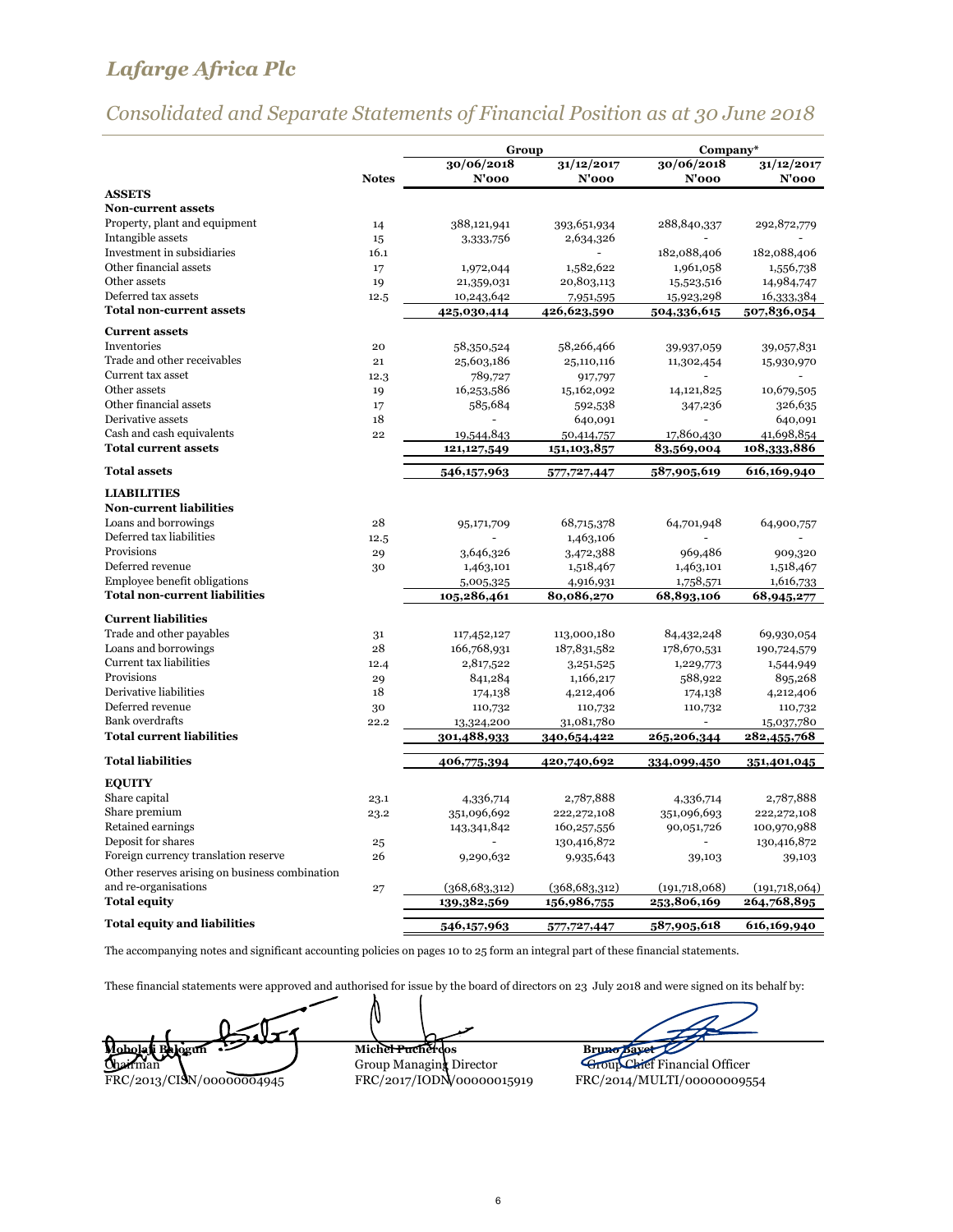# *Consolidated and Separate Statements of Changes in Equity for the year ended 30 June 2018*

| Group                                                                                                  |              |                                  |                                  |                   | Attributable to equity holders of the parent |                                                     |                                                                                        |                                       |                                       |                                       |
|--------------------------------------------------------------------------------------------------------|--------------|----------------------------------|----------------------------------|-------------------|----------------------------------------------|-----------------------------------------------------|----------------------------------------------------------------------------------------|---------------------------------------|---------------------------------------|---------------------------------------|
|                                                                                                        | <b>Notes</b> | <b>Share</b><br>capital<br>N'ooo | <b>Share</b><br>premium<br>N'ooo | Retained<br>N'ooo | earnings Deposit for shares<br>N'ooo         | Foreign currency<br>translation<br>reserve<br>N'ooo | Other reserves arising<br>on business<br>combination and re-<br>organisations<br>N'ooo | Total<br>$N'$ 000                     | Non-controlling<br>interests<br>N'ooo | <b>Total equity</b><br>N'ooo          |
| Balance at 1 January 2017                                                                              |              | 2,740,367                        | 217,528,456                      | 102,842,886       | ٠                                            | (8,660,486)                                         | (256, 899, 951)                                                                        | 57,551,272                            | 191,401,276                           | 248,952,548                           |
| (Loss)/Profit for the period 1st Jan. - 30 Jun.<br>2017<br>Exchange differences on translating foreign |              |                                  |                                  | 19,406,926        |                                              | 14,892,720                                          |                                                                                        | 19,406,926                            | 325,465                               | 19,732,391                            |
| operations<br>Remeasurement gain of defined benefit<br>obligation, net of tax                          |              |                                  |                                  | 177,402           |                                              |                                                     |                                                                                        | 14,892,720                            |                                       | 14,892,720                            |
| Dividend<br><b>ECH Equity taken over</b>                                                               |              |                                  |                                  | (5,754,771)       |                                              |                                                     | (9,321,487)                                                                            | 177,402<br>(5,754,771)<br>(9,321,487) | (47,062)                              | 177,402<br>(5,801,833)<br>(9,321,487) |
| Quasi Equity Repaid                                                                                    |              |                                  |                                  |                   |                                              |                                                     |                                                                                        | $\overline{\phantom{a}}$              | (78, 714, 288)                        | (78, 714, 288)                        |
| Balance at 30 June, 2017                                                                               |              | 2,740,367                        | 217,528,456                      | 116,672,443       |                                              | 6,232,234                                           | (266, 221, 438)                                                                        | 76,952,062                            | 112,965,391                           | 189,917,453                           |
| Profit for the period 1 July - 31 December                                                             |              |                                  |                                  | (54, 416, 333)    |                                              |                                                     |                                                                                        |                                       | 82,533                                |                                       |
| 2017<br>Remeasurement gain of defined benefit                                                          |              |                                  |                                  | 45,501            |                                              |                                                     |                                                                                        | (54, 416, 333)                        |                                       | (54,333,800)                          |
| obligation, net of tax<br>Exchange differences on translating                                          |              |                                  |                                  |                   |                                              | 3,703,409                                           |                                                                                        | 45,501                                |                                       | 45,501                                |
| foreign operations                                                                                     |              |                                  |                                  |                   |                                              |                                                     |                                                                                        | 3,703,409                             |                                       | 3,703,409                             |
| Deposit for shares<br>Movement in reserves arising from re-                                            |              |                                  |                                  |                   | 130,416,872                                  |                                                     |                                                                                        | 130,416,872                           |                                       | 130,416,872                           |
| organisation                                                                                           |              |                                  |                                  | 97,955,945        |                                              |                                                     | 50,050,810                                                                             | 148,006,755                           |                                       | 148,006,755                           |
| Net movement of Quasi-Equity loan                                                                      |              |                                  |                                  |                   |                                              |                                                     | (199, 453, 879)                                                                        | (199, 453, 879)                       |                                       | (199, 453, 879)                       |
| Quasi-equity loan taken over by Parent<br>ECH and NCH equity taken over                                |              |                                  |                                  |                   |                                              |                                                     |                                                                                        |                                       | (60, 647, 349)                        | (60, 647, 349)                        |
| Quasi equity repayment<br>Dividends paid to NCI                                                        |              |                                  |                                  |                   |                                              |                                                     |                                                                                        |                                       |                                       |                                       |
| Acquisition of NCI in Ashaka                                                                           | 31.3         | 47,521                           | 4,743,652                        |                   |                                              |                                                     | 46,941,195                                                                             | 51,732,368                            | 5,199<br>(52, 405, 774)               | 5,199<br>(673, 406)                   |
| <b>Total transaction with owners</b>                                                                   |              | 47,521                           | 4,743,652                        | 43,585,113        | 130,416,872                                  | 3,703,409                                           | (102, 461, 874)                                                                        | 80,034,694                            | (112, 965, 391)                       | (32,930,697)                          |
| Balance at 31 December 2017                                                                            |              | 2,787,888                        | 222,272,108                      | 160,257,556       | 130,416,872                                  | 9,935,643                                           | (368, 683, 312)                                                                        | 156,986,755                           |                                       | 156,986,755                           |
| At 1 January 2018                                                                                      |              | 2,787,888                        | 222, 272, 108                    | 160,257,556       | 130,416,872                                  | 9,935,643                                           | (368, 683, 312)                                                                        | 156,986,755                           | $\overline{\phantom{a}}$              | 156,986,755                           |
| (Loss)/profit for the year                                                                             |              | ÷,                               |                                  | (3,902,287)       |                                              |                                                     |                                                                                        | (3,902,287)                           | $\overline{\phantom{a}}$              | (3,902,287)                           |
| Exchange differences on translating foreign operati                                                    |              | $\overline{\phantom{a}}$         | ٠                                | (3, 284)          | $\overline{\phantom{a}}$                     | (645, 011)                                          | ٠                                                                                      | (648, 295)                            | $\overline{\phantom{a}}$              | (648, 295)                            |
| Total comprehensive income for the<br>period                                                           |              |                                  |                                  | (3,905,571)       |                                              | (645, 011)                                          |                                                                                        | (4,550,582)                           |                                       | (4,550,582)                           |
| <b>Transaction with owners:</b>                                                                        |              |                                  |                                  |                   |                                              |                                                     |                                                                                        |                                       |                                       |                                       |
|                                                                                                        | 23           | 1,548,826                        | 130, 101, 427                    |                   |                                              |                                                     |                                                                                        | 131,650,253                           |                                       | 131,650,253                           |
| Issue of shares                                                                                        |              |                                  |                                  |                   |                                              |                                                     |                                                                                        |                                       |                                       |                                       |
| Deposit for shares now allotted                                                                        | $^{\rm 25}$  |                                  |                                  |                   | (130, 416, 872)                              |                                                     |                                                                                        | (130, 416, 872)                       |                                       | (130, 416, 872)                       |
| Dividends paid<br>Right issue costs                                                                    | 31.3         |                                  | (1,276,843)                      | (13,010,143)      |                                              |                                                     |                                                                                        | (13,010,143)<br>(1,276,843)           |                                       | (13,010,143)<br>(1, 276, 843)         |
| <b>Total transaction with owners</b>                                                                   |              | 1,548,826                        | 128,824,584                      | (13,010,143)      | (130, 416, 872)                              |                                                     |                                                                                        | (13,053,604)                          | $\sim$                                | (13,053,604)                          |
| Balance at 30 June 2018                                                                                |              | 4,336,714                        | 351,096,692                      | 143,341,842       | $\blacksquare$                               | 9,290,632                                           | (368, 683, 312)                                                                        | 139,382,569                           | $\sim$                                | 139,382,569                           |

The accompanying notes and significant accounting policies on pages 10 to 25 form an integral part of these financial statements.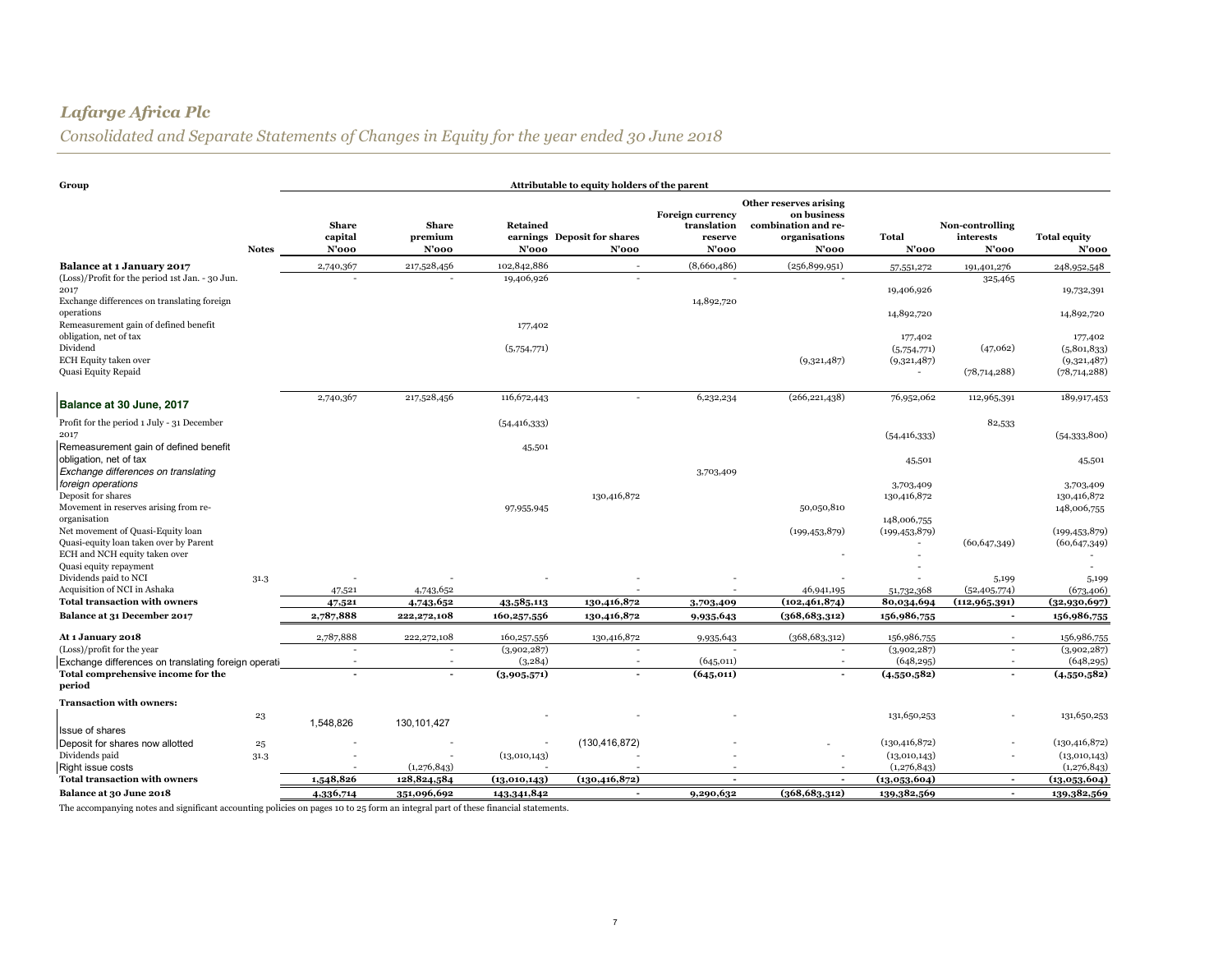*Consolidated and Separate Statements of Changes in Equity for the year ended 30 June 2018*

| $\mathbf{Company}^*$                                                                                                               |              |                                     | Attributable to equity holders of the parent |                                       |                                       |                                                           |                                                                                                 |                          |
|------------------------------------------------------------------------------------------------------------------------------------|--------------|-------------------------------------|----------------------------------------------|---------------------------------------|---------------------------------------|-----------------------------------------------------------|-------------------------------------------------------------------------------------------------|--------------------------|
|                                                                                                                                    | <b>Notes</b> | <b>Share</b><br>capital<br>$N'$ 000 | <b>Share</b><br>$N'$ 000                     | premium Retained earnings<br>$N'$ 000 | <b>Deposit for shares</b><br>$N'$ 000 | Foreign<br>currency<br>translation<br>reserve<br>$N'$ 000 | Other reserves arising on<br>business combination and<br>re-organisations Total equity<br>N'ooo | $N'$ 000                 |
| <b>Balance at 1 January 2017</b>                                                                                                   |              | 2,740,367                           | 217,528,456                                  | 119,825,320                           |                                       |                                                           |                                                                                                 | 340,094,143              |
| Profit for 1 January - 30 June 2017<br>Other comprehensive income (Net of tax)                                                     |              |                                     |                                              | 12,711,472                            |                                       |                                                           |                                                                                                 | 12,711,472               |
| Dividend                                                                                                                           |              |                                     |                                              | (5,754,771)                           |                                       |                                                           |                                                                                                 | (5,754,771)              |
| Balance as at 30 June 2017                                                                                                         |              | 2,740,367                           | 217,528,456                                  | 126,782,021                           | $\overline{\phantom{0}}$              | $\overline{\phantom{a}}$                                  |                                                                                                 | 347,050,844              |
| Loss for the period 1 July - 31 December 2017<br>United Comprementary contractor and year, near<br><b>Transaction with owners:</b> |              |                                     |                                              | (25, 935, 098)<br>124,065             |                                       | 39,103                                                    |                                                                                                 | (25,935,098)<br>163,168  |
| Issue of shares                                                                                                                    | 27           | 47,521                              | 4,743,653                                    |                                       |                                       |                                                           |                                                                                                 | 4,791,174                |
| Deposit for shares<br>Movement in reserves arising from re-organisation                                                            | 23.2         |                                     |                                              |                                       | 130,416,872                           |                                                           | 7,735,815                                                                                       | 130,416,872<br>7,735,815 |
| Net movement of Quasi-Equity loan                                                                                                  | 17.2         |                                     |                                              |                                       |                                       |                                                           | (199, 453, 879)                                                                                 | (199, 453, 879)          |
| <b>Total transaction with owners</b>                                                                                               |              | 47,521                              | 4,743,653                                    | (25, 811, 033)                        | 130,416,872                           | 39,103                                                    | (191,718,064)                                                                                   | (82, 281, 948)           |
| Balance at 31 December 2017                                                                                                        |              | 2,787,888                           | 222,272,109                                  | 100,970,988                           | 130,416,872                           | 39,103                                                    | (191,718,064)                                                                                   | 264,768,896              |
| At 1 January 2018                                                                                                                  |              | 2,787,888                           | 222, 272, 109                                | 100,970,988                           | 130,416,872                           | 39,103                                                    | (191,718,064)                                                                                   | 264,768,896              |
| Loss for the year                                                                                                                  |              |                                     |                                              | 2,090,881                             |                                       |                                                           |                                                                                                 | 2,090,881                |
| Other comprehensive income (Net of tax)<br>Total comprehensive income for the period                                               |              | $\overline{\phantom{0}}$            | $\blacksquare$                               | 2,090,881                             | $\overline{\phantom{a}}$              |                                                           |                                                                                                 | 2,090,881                |
|                                                                                                                                    |              |                                     |                                              |                                       |                                       |                                                           |                                                                                                 |                          |
| <b>Transaction with owners:</b>                                                                                                    |              |                                     |                                              |                                       |                                       |                                                           |                                                                                                 |                          |
| Issue of shares                                                                                                                    | 23           | 1,548,826                           | 130, 101, 427                                |                                       |                                       |                                                           |                                                                                                 | 131,650,253              |
| Deposit for shares now alloted                                                                                                     | 25           |                                     |                                              |                                       | (130, 416, 872)                       |                                                           |                                                                                                 | (130, 416, 872)          |
| Right issue costs                                                                                                                  | 15.2         |                                     | (1,276,843)                                  |                                       |                                       |                                                           |                                                                                                 | (1,276,843)              |
| Dividends declared                                                                                                                 | 31.2         |                                     |                                              | (13,010,143)                          |                                       |                                                           |                                                                                                 | (13,010,143)             |
| <b>Total transaction with owners</b>                                                                                               |              | 1,548,826                           | 128,824,584                                  | (13,010,143)                          | (130, 416, 872)                       | $\overline{\phantom{a}}$                                  |                                                                                                 | (13,053,604)             |
| Balance at 30 June 2018                                                                                                            |              | 4,336,714                           | 351,096,693                                  | 90,051,726                            |                                       | 39,103                                                    | (191,718,064)                                                                                   | 253,806,173              |

The accompanying notes and significant accounting policies form an integral part of these financial statements.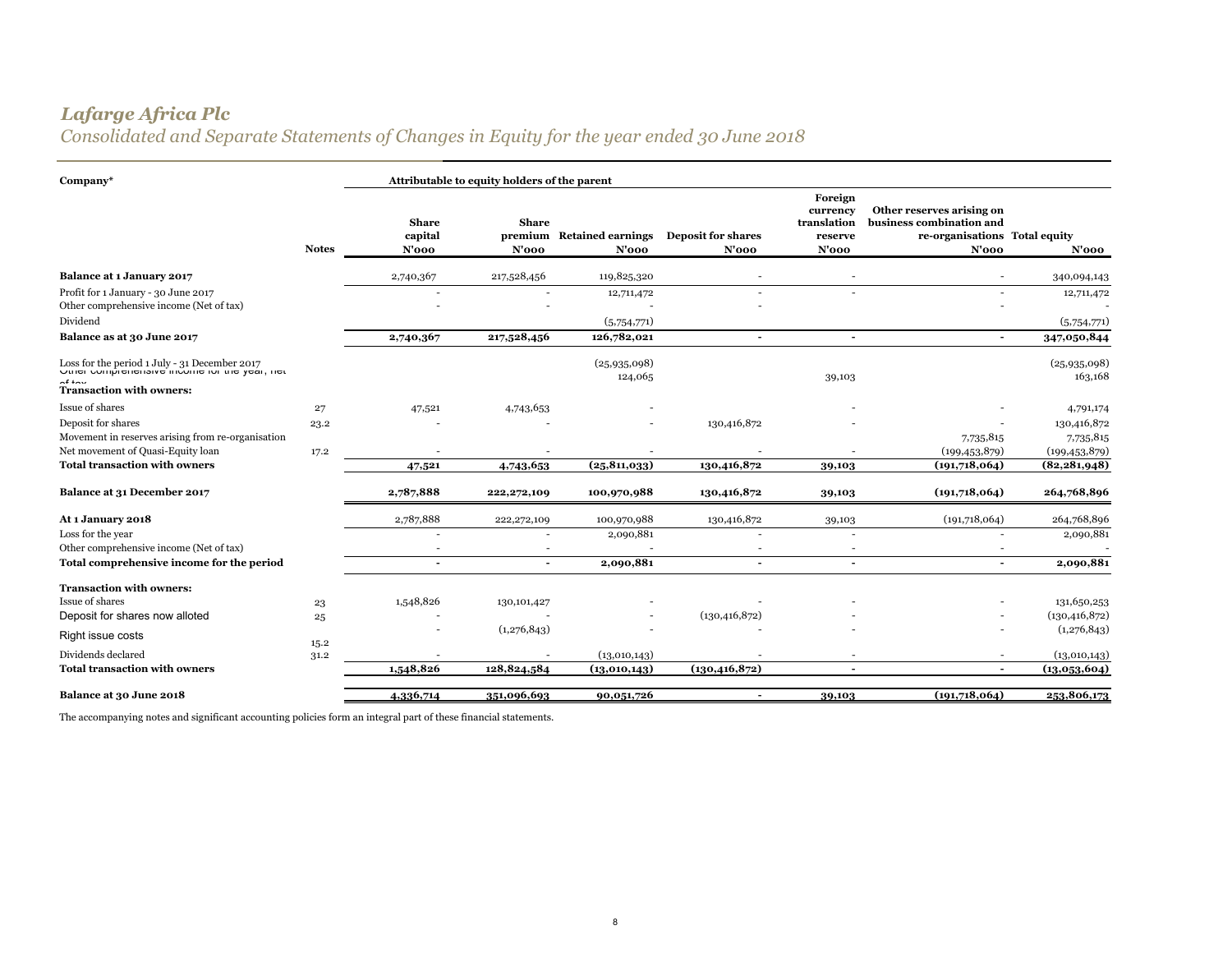# *Consolidated and Separate Statement of Cash Flows for the year ended 30 June 2018*

|                                                                                     |              |                       | Group          |                            |                | Company*        |                            |
|-------------------------------------------------------------------------------------|--------------|-----------------------|----------------|----------------------------|----------------|-----------------|----------------------------|
|                                                                                     |              | 30/06/2018            | 30 Jun. 2017   | 31 Dec. 2017               | 30/06/2018     | 30 Jun. 2017    | 31 Dec. 2017               |
|                                                                                     | <b>Notes</b> | N'ooo                 |                | N'ooo                      | N'ooo          |                 | N'ooo                      |
| Cash flows from operating activities:                                               |              |                       |                |                            |                |                 |                            |
| (Loss)/Profit for the year<br><b>Adjustments to reconcile (Loss)/Profit for the</b> |              | (3,902,287)           | 18,160,406     | (34, 601, 409)             | 2,090,881      | 16,887,788      | (13, 223, 626)             |
| vear to net cash flows:                                                             |              |                       |                |                            |                |                 |                            |
| Depreciation, Amortisation & Impairment losses on PPE                               | 14           | 11,405,905            | 10,732,608     | 22,181,159                 | 8,259,767      | 2,733,939       | 16,304,267                 |
| Impairment losses on property, plant and equipment                                  |              |                       |                | 19,178,254                 |                |                 | 12,394,270                 |
| Amortization of intangible asset                                                    | $15\,$       | 59,556                |                | 166,023                    |                |                 |                            |
| Impairment of intangible asset                                                      | 15           |                       |                | 226,670                    |                |                 |                            |
| Other non cash movements                                                            |              | (33,027)              | (810, 498)     | (1, 262, 945)              | (86, 474)      | (1,326,121)     | (1,725,648)                |
| Net unrealized foreign exchange loss                                                |              | 3,551,691             | (7,675,602)    | 1,677,899                  | 3,285,615      | (1,410,067)     | 1,416,442                  |
| Finance costs                                                                       | 11           | 18,822,011            | 10,924,569     | 29,740,993                 | 17,735,029     | 9,927,022       | 28,956,601                 |
| Finance & investment income                                                         | 11, 10       | (1,033,522)           | (603, 561)     | (1,438,980)                | (885,401)      | (11, 230, 642)  | (1,107,476)                |
| Dividend income                                                                     |              |                       |                | (1,767)                    |                |                 | (294, 055)                 |
| Share of loss from joint venture                                                    |              |                       |                | 140,263                    |                |                 | 112,236                    |
| Income tax expense/(credit)                                                         | 12.1         | (2,443,220)           |                | 281,460                    | 677,601        |                 | 5,837,763                  |
| Minimum tax<br>Provisions and net movement on employee benefits                     |              |                       |                | 287,672                    | (246, 180)     |                 | 287,672                    |
| Change in net working capital                                                       | 29           | (150, 995)<br>523,933 | (33,009,059)   | (409, 279)<br>(42,516,757) | 11,620,698     | (2,765,258)     | (408, 231)<br>(45,318,450) |
| Cash flow (used in)/generated from operations                                       |              | 26,800,046            | (2, 281, 137)  | (6,350,744)                | 42,451,537     | 12,816,661      | 3,231,765                  |
|                                                                                     |              |                       |                |                            |                |                 |                            |
| Other non cash movements                                                            |              |                       |                |                            |                |                 |                            |
| Income taxes paid                                                                   |              | (1,799,030)           | (1,039,996)    | (772, 057)                 | (582, 687)     | (44, 534)       | (307,000)                  |
| Net cash flow (used in)/generated from                                              |              | 25,001,016            | (3,321,133)    | (7, 122, 801)              | 41,868,850     | 12,772,127      | 2,924,765                  |
| operating activities                                                                |              |                       |                |                            |                |                 |                            |
| <b>Cash flows from investing activities</b>                                         |              |                       |                |                            |                |                 |                            |
| Acquisition of property, plant and equipment                                        | 14,15        | (6,641,341)           | (5,769,257)    | (15, 278, 494)             | (2,321,446)    | (1,359,805)     | (10, 360, 055)             |
| Acquisition of intangible assets                                                    |              | (50, 481)             |                | (228, 192)                 |                |                 |                            |
| Interest received                                                                   | 10           |                       | 50,290         | 1,380,523                  |                | 288,856         | 1,049,045                  |
| Acquisition of subsidiary, net of cash acquired                                     |              |                       |                | (673, 406)                 |                |                 | (673, 406)                 |
| Finance income                                                                      | 11           | 596,771               |                |                            | 465,051        |                 |                            |
| Dividend received from unlisted investments                                         |              |                       |                | 1,767                      |                |                 |                            |
| Dividend received from subsidiaries                                                 |              |                       |                |                            |                |                 | 294,055                    |
| Net movement in other financial assets                                              | 17           | (389, 422)            | (709, 244)     | (1,158,701)                | (404, 320)     |                 | (1,146,194)                |
| Proceeds from sale of property, plant and equipment                                 |              |                       | 3,157,587      | 3,129,895                  |                | 3,065,320       | 2,983,969                  |
| Net cash flow (used in)/generated from investing<br>activities                      |              | (6,484,473)           | (3,270,624)    | (12, 826, 608)             | (2,260,715)    | 1,994,371       | (7,852,586)                |
|                                                                                     |              |                       |                |                            |                |                 |                            |
| <b>Cash flows from financing activities</b><br>Interest paid                        | 11, 28       | (19,383,780)          | (5, 105, 265)  | (23,698,165)               | (16,768,609)   | (4,359,035)     | (18,739,561)               |
| Net movement in other financial assets                                              |              |                       | (68, 687, 462) |                            |                | (104, 813, 444) |                            |
| Dividend paid to equity holders of the company                                      | 32.3         | (11, 845, 264)        | (1,577,413)    | (16, 280, 825)             | (11, 845, 264) | (1,577,413)     | (16, 280, 825)             |
| Dividend paid to Non Controlling Interest                                           | 32.3         |                       | (47,062)       | (41, 863)                  |                |                 |                            |
| Proceed from right issue                                                            |              | 18,705,446            |                |                            | 18,705,446     |                 |                            |
| Transaction cost on rights issue                                                    |              |                       |                | (574,743)                  |                |                 | (574, 743)                 |
| Cash received from futures contract                                                 |              |                       |                | 7,661,124                  |                |                 | 7,661,124                  |
| Proceeds from loans and borrowings                                                  | 28           | 33,179,397            | 156,118,436    | 195,099,306                | 13,520,617     | 94,046,408      | 187,310,535                |
| Repayment of loans and borrowings                                                   | 28           | (32,927,525)          | (80,731,726)   | (138,981,397)              | (32,663,439)   |                 | (138, 646, 769)            |
| Net cash inflow generated from/(used in)<br>financing activities                    |              | (12, 271, 726)        | (30, 492)      | 23,183,437                 | (29,051,249)   | (16,703,484)    | 20,729,761                 |
| Net increase/(decrease) in cash and cash                                            |              | 6,244,817             | (6,622,249)    | 3,234,028                  | 10,556,886     | (1,936,986)     | 15,801,940                 |
| equivalents                                                                         |              |                       |                |                            |                |                 |                            |
| Cash and cash equivalents at the beginning of the year                              |              | (1,148,616)           | (3,730,386)    | (3,730,386)                | 6,179,481      | (7,783,026)     | (7,783,026)                |
| Cash and cash equivalents arising from merger                                       |              |                       |                |                            |                |                 | (1,882,466)                |
| Effects of exchange rate changes on cash and cash<br>equivalents                    |              | 58,068                | (2,734,660)    | (652, 258)                 | 57,686         | 369,561         | 43,033                     |
| Cash and cash equivalents at the end of the year                                    |              | 5,154,269             | (13,087,295)   | (1,148,616)                | 16,794,053     | (9,350,451)     | 6,179,481                  |
|                                                                                     |              |                       |                |                            |                |                 |                            |

\*Due to the merger of the Company with two subsidiaries and the liquidation of two subsidiaries into the Company in December 2017, the 2018 Company numbers are those of the<br>merged and liquidated entities while the 2017 num

9

The accompanying notes and significant accounting policies on pages 10 to 25 form an integral part of these financial statements.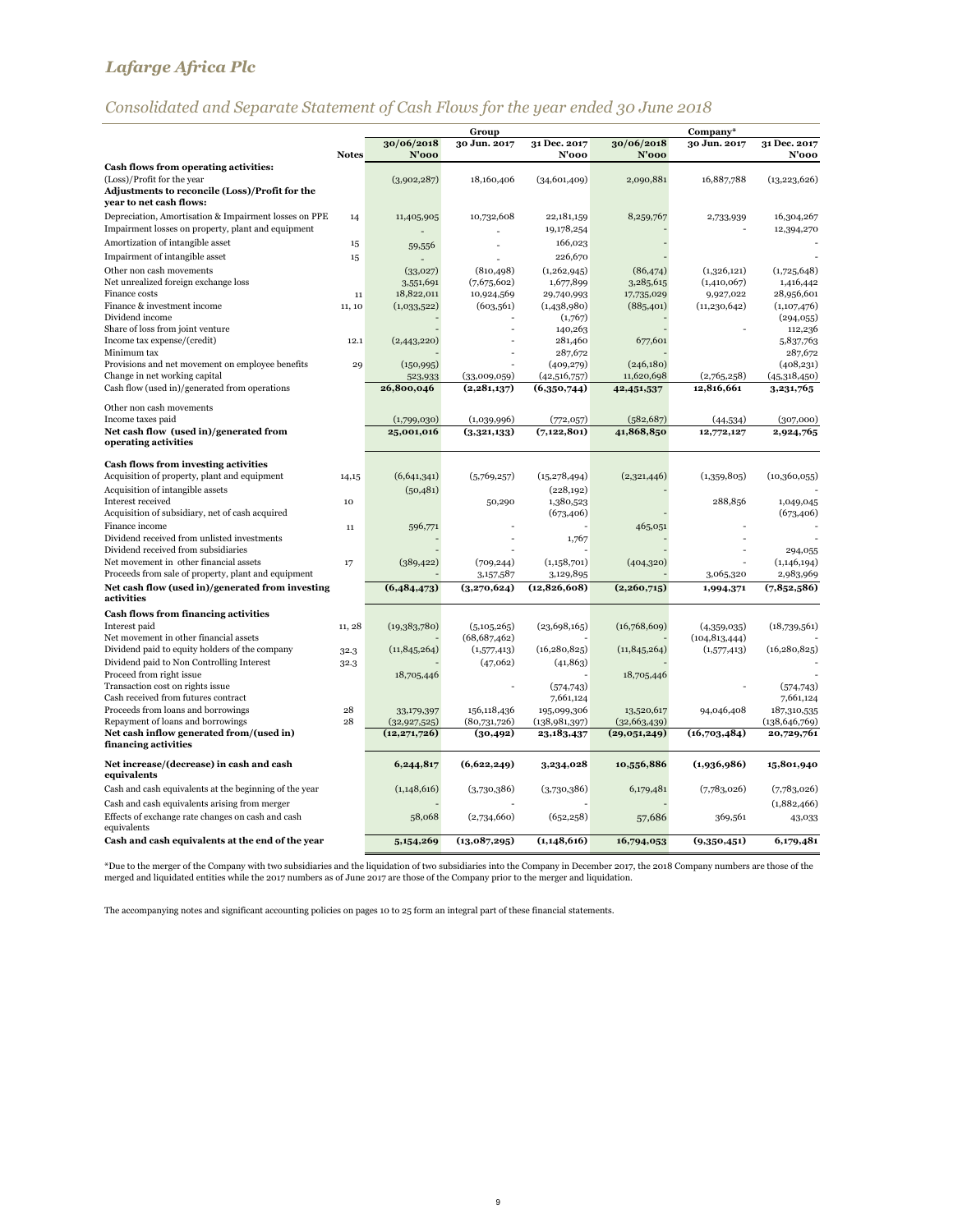#### **1 Business description**

Lafarge Africa PLC (Lafarge Africa) was incorporated in Nigeria on 26 February, 1959 and commenced business on 10 January 1961. The Company formerly known as Lafarge Cement WAPCO Nigeria Plc changed its name after a special resolution was passed by the shareholders at an Annual General Meeting held on Wednesday 9 July 2014. The change of name became effective with the acquisition of shares in Lafarge South Africa Holdings (Proprietary) Limited (LSAH), United Cement Company of Nigeria Limited (UNICEM), AshakaCem PLC (AshakaCem) and Atlas Cement Company Limited (Atlas). The Company's corporate head office is situated at 27B Gerrard Road, Ikoyi, Lagos which is same as the registered office.

Lafarge Africa is in the business of manufacturing and marketing of cement and other cementitious products such as Ready-Mix Concrete, Aggregates, Fly-Ash etc. On July 15, 2016, Lafarge S.A. France and Holcim Limited, Switzerland two large global players merged to form LafargeHolcim Group based in Zurich, Switzerland. Consequently Lafarge Africa is now a subsidiary company of Lafarge Holcim. The term 'Group' as used in this report refers to Lafarge Africa, its subsidiaries and investment in joint operations.

The Group's subsidiaries are as stated below;

| 30th June 2018                              | 30th June 2017                  | 31st Dec. 2017            |
|---------------------------------------------|---------------------------------|---------------------------|
|                                             |                                 |                           |
| Lafarge Ready Mix Nigeria Limited           | Lafarge Ready Mix Nigeria       | Lafarge Ready Mix Nigeria |
|                                             | Limited                         | Limited                   |
| Lafarge South Africa Holdings (PTY) Limited | <b>Egyptian Cement Holdings</b> | Lafarge South Africa      |
|                                             |                                 |                           |
|                                             |                                 | Holdings (PTY) Limited    |
| Ashaka Cement PLC                           | <b>Atlas Cement Company</b>     | Ashaka Cement PLC         |
|                                             | Limited.                        |                           |
|                                             | Lafarge South Africa            |                           |
|                                             | Holdings (PTY) Limited          |                           |
|                                             | Ashaka Cement PLC               |                           |

These consolidated and separate financial statements cover the financial period from 1 January 2018 to 30 June 2018. The comparatives for 2017 have not been adjusted to suit the new Group and Company structure.

#### **2 Summary of significant accounting policies**

The Group financial statements of Lafarge Africa Plc for the year ended 31 December 2017 have been prepared in accordance with International Financial Reporting Standards ("IFRS") and interpretations issued by the IFRS Interpretations Committee (IFRS IC) applicable to companies reporting under IFRS and the requirements of the Companies and Allied Matters Act CAP C.20 Laws of the Federation of Nigeria, 2004 and the Financial Reporting Council of Nigeria Act, 2011.

Lafarge Africa Plc Group has consistently appllied the same accounting policies and methods of computation in its interim condensed consolidated and separate financial statements as in its 2017 annual financial statements. None of the new standards, interpretations and ammendments , effective for the first time from 1st January 2018, have had a material effect on the financial statements.

#### **2 Basis of preparation**

#### **i) Compliance with IFRS**

These interim condensed consolidated and separate financial statements of Lafarge Africa Plc Group have been prepared in accordance with IAS 34 Interim Financial Reporting. They do not include all disclosures that would otherwise required in a complete set of financial statements and should be read in conjuction with 2017 annual report. The financial statements which were prepared on a going concern basis, were authorized for issue by the Company's board of directors on July 23, 2018.

The financial statements comprise the statement of profit or loss and other comprehensive income, the statement of financial position, the statement of changes in equity, the statement of cash flows and the notes to the financial statements.

#### **ii) Basis of measurement**

The financial statements have been prepared in accordance with the going concern assumption under the historical cost concept except for the following:

- non-derivative financial instruments initially at fair value and subsequently at amortized cost using effective interest rate
- derivative financial instruments measured at fair value
- defined benefit pension plans plan assets measured at fair value
- inventory lower of cost and net realisable value

The historical financial information is presented in Naira and all values are rounded to the nearest thousand (N'000), except where otherwise indicated. The accounting policies are applicable to both the Company and Group.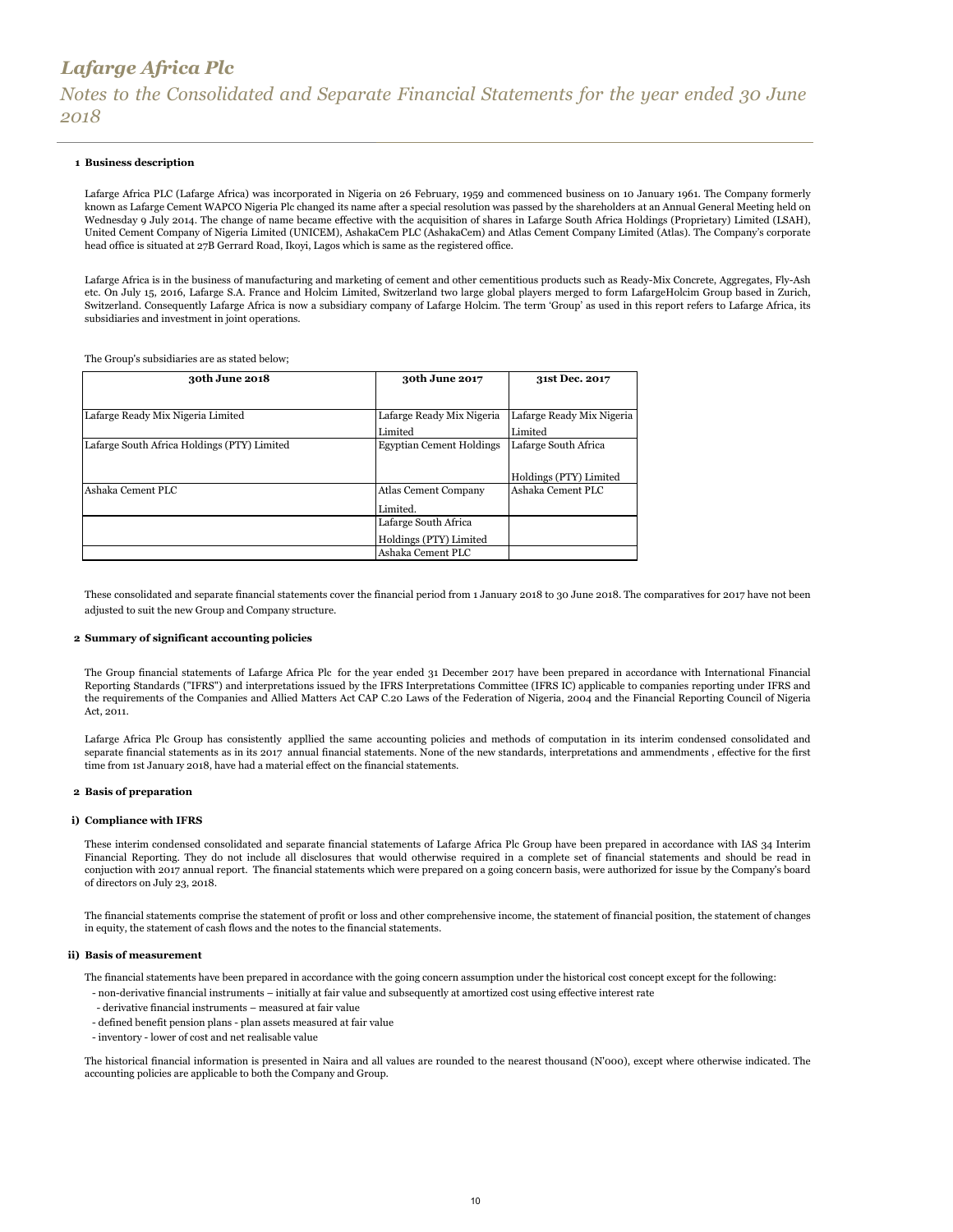## *Notes to the Consolidated and Separate Financial Statements for the year ended 30 June 2018*

|   |                                                     | Group          |              | Company        |              |
|---|-----------------------------------------------------|----------------|--------------|----------------|--------------|
|   |                                                     | 30 Jun<br>2018 | 30 Jun. 2017 | 30 Jun<br>2018 | 30 Jun. 2017 |
|   |                                                     | N'ooo          | N'ooo        | $N'$ 000       | $N'$ 000     |
| 6 | Revenue                                             |                |              |                |              |
|   | Sale of goods                                       | 162,291,526    | 154,839,943  | 100,449,724    | 52,090,479   |
|   | The following is an analysis of revenue by product: |                |              |                |              |
|   | Cement                                              | 132,216,270    | 124,313,987  | 98,835,653     | 50,334,405   |
|   | Aggregate and concrete                              | 27,744,188     | 28,019,259   |                |              |
|   | Admixtures and other products (Note 6.1)            | 2,331,068      | 2,506,697    |                |              |
|   | Revenue-Related party                               | ۰              | ۰            | 1,614,071      | 1,756,074    |
|   |                                                     | 162,291,526    | 154,839,943  | 100,449,724    | 52,090,479   |

#### **6.1** Admixtures and other products represent revenue earned from the sale of fly ash, ready-mix pump sales and other mineral components from South African operations.

|     |                                                     | Group          |             | Company        |             |
|-----|-----------------------------------------------------|----------------|-------------|----------------|-------------|
|     |                                                     | 30 Jun<br>2018 | 30 Jun 2017 | 30 Jun<br>2018 | 30 Jun 2017 |
|     |                                                     | N'ooo          | N'ooo       | $N'$ 000       | N'ooo       |
| 7   | Cost of sales by nature                             |                |             |                |             |
|     | Variable costs (Note 7.1)                           | 76,219,282     | 70,398,004  | 37,361,554     | 18,553,812  |
|     | Production costs (Note 7.2)                         | 12,250,278     | 15,474,470  | 5,244,142      | 2,378,575   |
|     | Maintenance costs                                   | 9,853,326      | 9,017,288   | 4,338,264      | 2,595,261   |
|     | Distribution costs                                  | 5,923,994      | 2,980,262   | 3,229,416      | 641,710     |
|     | Depreciation                                        | 11,000,032     | 10,638,024  | 8,174,090      | 2,689,405   |
|     | Impairment of property, plant and<br>equipment      |                | 69,958      |                |             |
|     | Amortisation and impairment of<br>intangible assets | 59,557         |             |                |             |
|     | General costs                                       | 8,023,085      | 1,812,456   | 3,989,223      | 2,542,925   |
|     |                                                     | 123,329,554    | 110,390,462 | 62,336,689     | 29,401,688  |
| 7.1 | Variable costs                                      |                |             |                |             |
|     | Distribution variable cost                          | 29,024,354     | 26,393,787  | 15,028,907     | 7,181,075   |
|     | Gas                                                 | 13,139,562     | 11,967,454  | 8,247,828      | 4,531,370   |
|     | Power                                               | 9,617,332      | 10,746,962  | 5,718,476      | 5,305,831   |
|     | Raw materials and consumables                       | 24,438,034     | 21,289,801  | 8,366,343      | 1,535,536   |
|     |                                                     | 76,219,282     | 70,398,004  | 37,361,554     | 18,553,812  |

### **7.2 Production costs**

Included in the production costs are personnel expenses, by-products costs, inventory write-offs and electrical energy expenses.

|   |                                      | Group                   |                          | Company                 |                             |
|---|--------------------------------------|-------------------------|--------------------------|-------------------------|-----------------------------|
|   |                                      | 30 Jun<br>2018<br>N'ooo | 30 Jun.<br>2017<br>N'ooo | 30 Jun<br>2018<br>N'ooo | 30 Jun.<br>2017<br>$N'$ 000 |
| 8 | Selling and marketing expenses       |                         |                          |                         |                             |
|   | Advertising expenses                 | 227,214                 | 361,028                  | 227,214                 | 220,026                     |
|   | Campaign and innovation expenses     | 361,581                 | 125,653                  | 81,870                  | 125,653                     |
|   | Other selling and marketing expenses | 2,181,191               | 1,691,116                | 358,812                 | 432,151                     |
|   |                                      | 2,769,986               | 2,177,797                | 667,896                 | 777,830                     |
|   |                                      | Group                   |                          | Company                 |                             |
|   |                                      | 30 Jun                  | 30 Jun.                  | 30 Jun                  | 30 Jun.                     |
|   |                                      | 2018                    | 2017                     | 2018                    | 2017                        |
|   |                                      | N'ooo                   | N'ooo                    | $N'$ 000                | N'ooo                       |
| 9 | Administrative expenses by nature    |                         |                          |                         |                             |
|   | Administrative expenses*             | 15,022,577              | 11,122,987               | 10,162,035              | 3,272,610                   |
|   | Depreciation                         | 405,873                 | 94,584                   | 85,677                  | 44,534                      |
|   | Technical service fees               | 4,527,854               | 4,798,750                | 3,226,341               | 1,568,297                   |
|   |                                      | 19,956,303              | 16,016,321               | 13,474,053              | 4,885,441                   |

\*During 2017, Lafarge Africa Plc modified the classification of bank charges to be consistent with the Group's policy. Comparative amounts in the statement of profit or loss were reclassified for consistency. As a result, N381 million for the Group and N272 million for the Company were reclassified from administrative expenses to finance costs.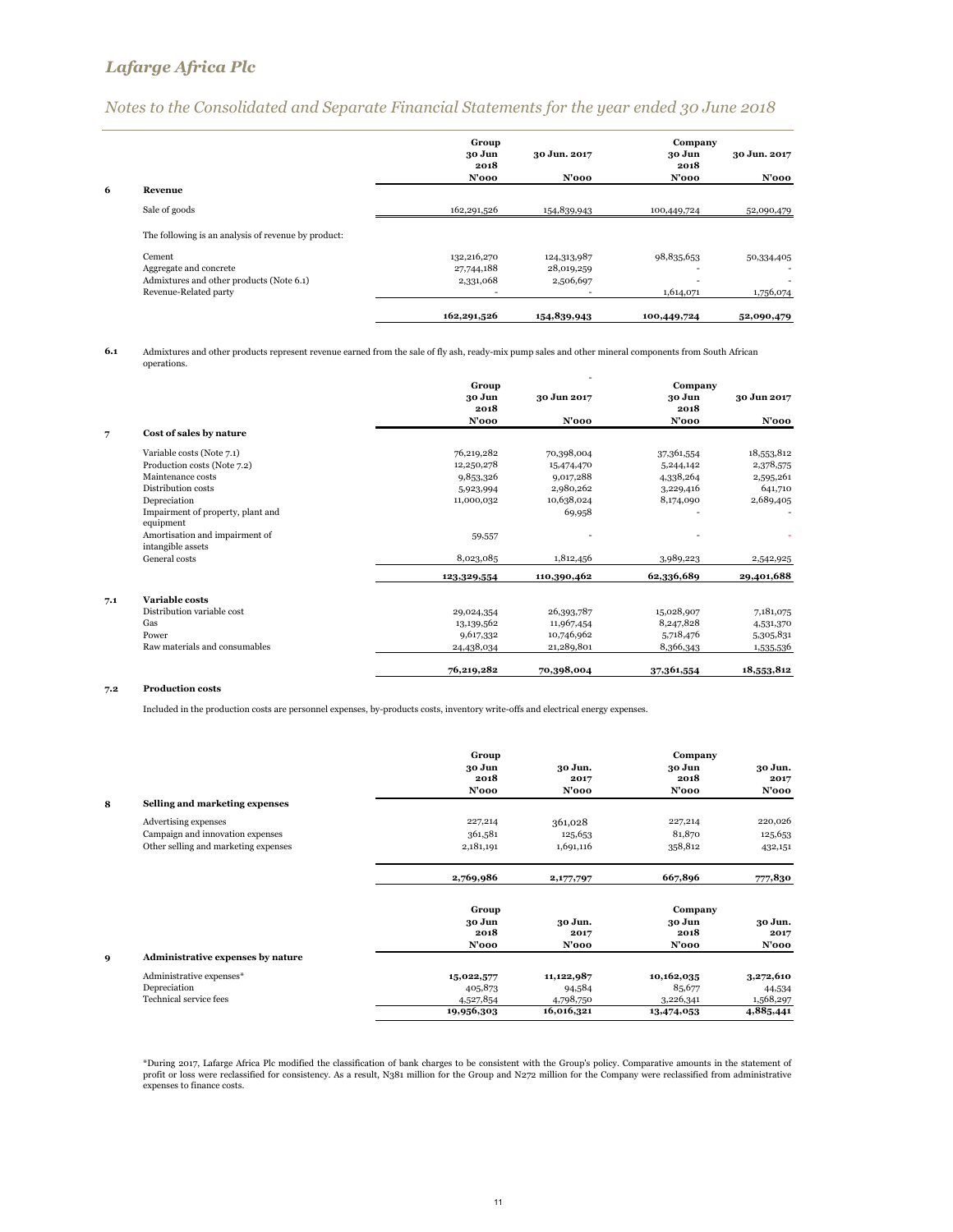### *Notes to the Consolidated and Separate Financial Statements for the year ended 30 June 2018*

### **9.1 Technical service fees**

Lafarge Africa Plc has a technical service agreement with Lafarge S.A., France, a related party which relates to Industrial Franchise. This agreement has been registered with the National Office for Technology Acquisition and Promotion (NOTAP) in Nigeria and is computed as 3.5% of net sales. In addition, UNICEM<br>(which has now been merged as part of Lafarge Africa Plc as at year a related party.

|                                         | 30 Jun                          | 30 Jun.                             | 30 Jun                        | 30 Jun.                              |
|-----------------------------------------|---------------------------------|-------------------------------------|-------------------------------|--------------------------------------|
|                                         |                                 | 2017                                |                               | 2017                                 |
|                                         |                                 | N'ooo                               | N'ooo                         | N'ooo                                |
| Other income**                          |                                 |                                     |                               |                                      |
| Gain on disposal of property, plant and |                                 |                                     |                               |                                      |
| equipment (Note 10.1)                   |                                 | 2,371,843                           |                               | 2,366,990                            |
| Government grants                       | ٠                               |                                     | ٠                             | 5,017                                |
| Scrapped and other miscellaneous        |                                 |                                     |                               |                                      |
| income (Note 10.2)                      | 106,638                         | 477,061                             | 96,294                        | 371,262                              |
|                                         | 106,638                         | 2,848,904                           | 96,294                        | 2,743,269                            |
|                                         |                                 |                                     |                               |                                      |
|                                         |                                 |                                     |                               | 30 Jun.                              |
|                                         | 2018                            | 2017                                | 2018                          | 2017                                 |
|                                         | $N'$ 000                        | N'ooo                               | $N'$ 000                      | N'ooo                                |
| <b>Investment income</b>                |                                 |                                     |                               |                                      |
| Dividends received from subsidiaries    |                                 | 22,534                              |                               | 288,856                              |
| (Note 10.3)                             |                                 |                                     |                               |                                      |
| investments (Note 10.4)                 | $\overline{\phantom{a}}$        | 27,757                              | ٠                             |                                      |
|                                         |                                 |                                     |                               |                                      |
|                                         |                                 | 50,291                              |                               | 288,856                              |
| <b>Total Other Income:</b>              | 106,638                         |                                     | 96,294                        | 3,032,125                            |
|                                         | Dividend received from unlisted | 2018<br>$N'$ 000<br>Group<br>30 Jun | Group<br>30 Jun.<br>2,899,195 | Company<br>2018<br>Company<br>30 Jun |

### **10.1 Gain on disposal of property, plant and equipment**

In prior year, there was a gain on disposal of the Company's Property, plant and equipment (Elephant Cement House Building) located in Alausa, Ikeja, to the<br>Lagos State Government after occupying the building for over two

#### **10.2 Scrapped and other miscellaneous income**

This comprises of the total income earned on miscellaneous activities not related to cementitious products including sale of scrap and product shortage recoveries (haulers).

#### **10.3 Dividend received from subsidiaries**

Prior year figure represents dividend received from AshakaCem Plc (2018:100% holding, 2016:84.97% holding).

### **10.4 Dividend received from unlisted investments**

Prior year represents dividend received by Lafarge South Africa holdings (PTY) Limited on its unlisted investments.

|    |                                                     | Group                   |                                    | Company                    |                             |
|----|-----------------------------------------------------|-------------------------|------------------------------------|----------------------------|-----------------------------|
|    |                                                     | 30 Jun<br>2018<br>N'ooo | 30 Jun.<br>2017<br>N'ooo           | 30 Jun<br>2018<br>$N'$ 000 | 30 Jun.<br>2017<br>$N'$ 000 |
| 11 | Other operating expenses**                          |                         |                                    |                            |                             |
|    | Impairment of trade receivables<br>Other write-offs | 5,542<br>۰.             | $\overline{\phantom{a}}$<br>15,277 | 4,020<br>٠.                | ۰                           |
|    |                                                     | 5,542                   | 15,277                             | 4,020                      |                             |

\*\* During 2017, Lafarge Africa Plc modified the classification of net foreign exchange loss from other income/operating expenses to finance costs . As a result,<br>0.6bn and N1.6billion has been reclassified for the Group and

|                                                             | Group     |          | Company |            |  |
|-------------------------------------------------------------|-----------|----------|---------|------------|--|
|                                                             | 30 Jun    | 30 Jun.  | 30 Jun  | 30 Jun.    |  |
|                                                             | 2018      | 2017     | 2018    | 2017       |  |
|                                                             | $N'$ 000  | $N'$ 000 | N'ooo   | $N'$ 000   |  |
| <b>Finance income and costs</b><br>11<br>a) Finance income: |           |          |         |            |  |
| Interest income on current accounts                         | 596,394   | 196,650  | 464,674 | 41,966     |  |
| Other finance income                                        | 150,684   |          | 150,684 | ۰.         |  |
| Interest income from Short term fixed deposits              | 377       | 75,372   | 377     | 20,251     |  |
| Interest on loan receivable                                 | 286,067   | 281,249  | 269,666 | 10,879,569 |  |
|                                                             | 1,033,522 | 553,271  | 885,401 | 10,941,786 |  |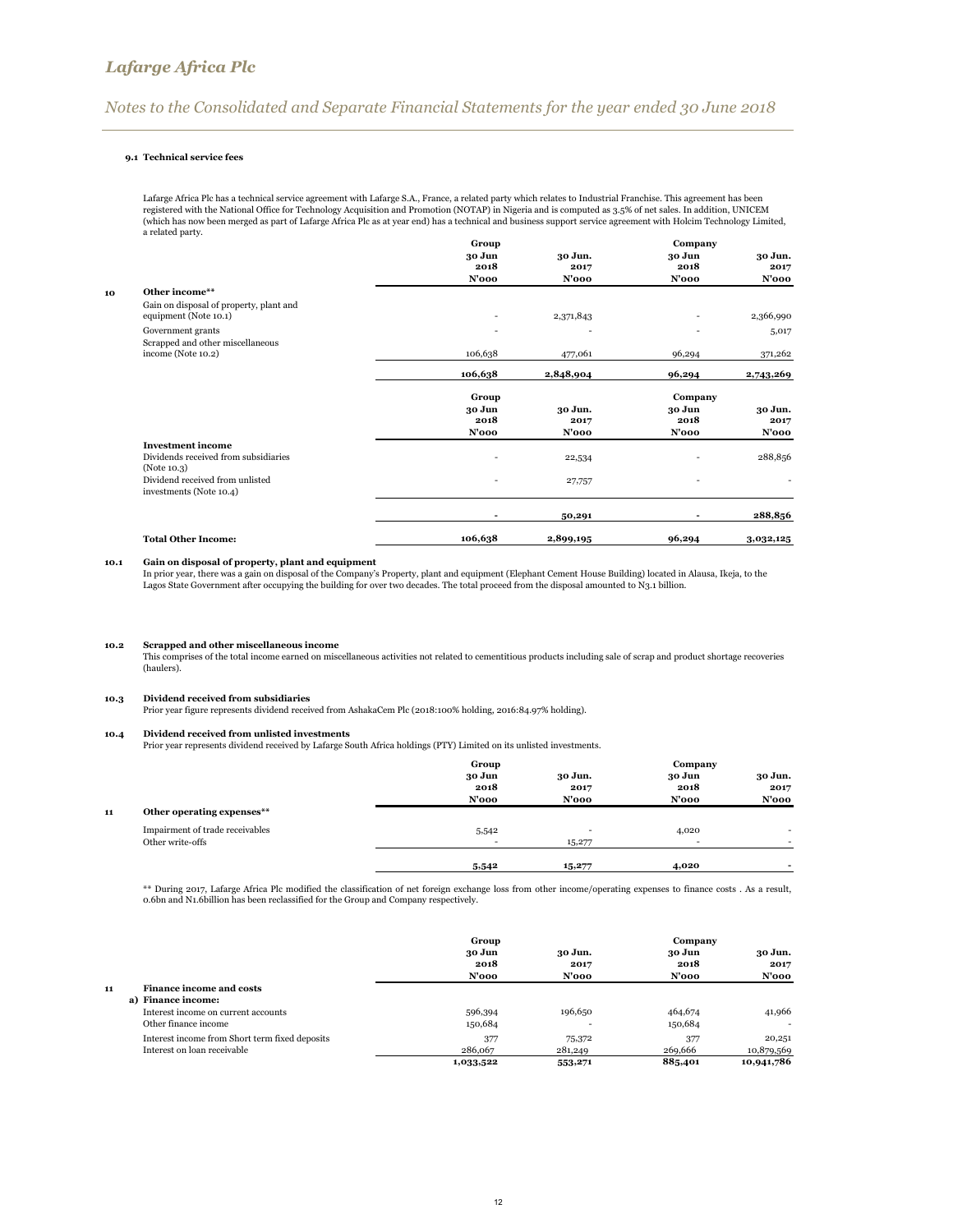## *Notes to the Consolidated and Separate Financial Statements for the year ended 30 June 2018*

|                                                                | Group                      |                          | Company                    |                          |
|----------------------------------------------------------------|----------------------------|--------------------------|----------------------------|--------------------------|
|                                                                | 30 Jun<br>2018<br>$N'$ 000 | 30 Jun.<br>2017<br>N'ooo | 30 Jun<br>2018<br>$N'$ 000 | 30 Jun.<br>2017<br>N'ooo |
| b) Finance costs:                                              |                            |                          |                            |                          |
| Interest on bank overdraft                                     | (1,489,002)                | (1,379,754)              | (639, 458)                 | (482, 134)               |
| Interest on borrowings (Note 28 b)                             | (16,041,925)               | (8,940,646)              | (16,066,682)               | (9,104,040)              |
| Unwinding of discount on provisions (Note 29.1)                | (44,781)                   | (40, 884)                |                            | (15,690)                 |
| Interest cost on employee's long service<br>award (Note 31.1)  | (93,609)                   |                          | (69, 938)                  |                          |
| Interest cost on defined benefit (Note 31.2)                   | (189,773)                  | (200,077)                | (38,256)                   | (58,007)                 |
| <b>Bank</b> charges                                            | (962, 921)                 | (381, 433)               | (920, 695)                 | (272, 168)               |
| Finance cost per statement of cash flows                       | (18, 822, 011)             | (10, 942, 794)           | (17,735,029)               | (9,932,039)              |
| Foreign exchange loss (net)                                    | (4,893,797)                | (589, 354)               | (4,445,250)                | (4,179,604)              |
| <b>Finance costs</b>                                           | (23,715,808)               | (11,532,148)             | (22, 180, 279)             | (14, 111, 643)           |
| Net finance (costs)/income<br>recognised in the profit or loss | (22,682,286)               | (10, 978, 877)           | (21, 294, 878)             | (3,169,857)              |

### **12 Income tax (credit)/ expense**

This note provides an analysis of the Group and Company's income tax expense. It shows what amounts are recognised directly in equity and how the tax expense<br>is affected by non-assessable and non-deductible items. It also

#### **12.1 Income tax (credit)/ expense recognised in profit or loss**

|                                                                                                | Group                   |                          | Company                    |                             |
|------------------------------------------------------------------------------------------------|-------------------------|--------------------------|----------------------------|-----------------------------|
|                                                                                                | 30 Jun<br>2018<br>N'ooo | 30 Jun.<br>2017<br>N'ooo | 30 Jun<br>2018<br>$N'$ 000 | 30 Jun.<br>2017<br>$N'$ 000 |
| <b>Current income tax</b>                                                                      |                         |                          |                            |                             |
| Company income tax                                                                             | 1,174,927               | 1,498,438                |                            | 412,499                     |
| <b>Education tax</b>                                                                           | 353,011                 | 64,824                   | 267,514                    | $\overline{\phantom{a}}$    |
| Prior year over provision                                                                      |                         |                          |                            |                             |
| Capital gains tax                                                                              |                         | 116,326                  |                            | 116,326                     |
| Total current tax expense                                                                      | 1,527,938               | 1,679,588                | 267,514                    | 528,825                     |
| Deferred income tax<br>Deferred income tax (credit)/charge to<br>profit or loss (Note $12.5$ ) | (3,971,158)             | (3,251,573)              | 410,087                    | 3,647,491                   |
| Income tax (credit)/charge                                                                     | (2,443,220)             | (1,571,985)              | 677,601                    | 4,176,316                   |
| Income tax (credit)/ expense                                                                   | (2,443,220)             | (1,571,985)              | 677,601                    | 4,176,316                   |

### **12.2 Reconciliation of effective tax to statutory tax**

The tax on the Company's loss before income tax differs from the theoretical amount that would arise using the statutory income tax rate as follows:

|                                                                                           | Group       |             | Company   |             |
|-------------------------------------------------------------------------------------------|-------------|-------------|-----------|-------------|
|                                                                                           | 30 Jun      | 30 Jun.     | 30 Jun    | 30 Jun.     |
|                                                                                           | 2018        | 2017        | 2018      | 2017        |
|                                                                                           | N'ooo       | N'ooo       | N'ooo     | N'ooo       |
| (Loss) / profit before tax from continuing operations<br>before income tax credit         | (6,345,507) | 18,160,404  | 2,768,482 | 16,887,788  |
| Tax calculated at statutory tax rate of 32%, 28% for LSAH<br>$(2016:30\%, 28\%$ for LSAH) | (1,903,651) | 5,448,122   | 830,544   | 5,066,336   |
| Impact of disallowable expenses for tax purpose                                           | 59,282      | 129,115     | 7,636     | 64,562      |
| Impact of non taxable income                                                              | (897,568)   | (987,012)   | (428,093) | (1,444,198) |
| Changes in estimate relating to prior year                                                | (283, 332)  | (428, 204)  |           |             |
| Impact of education tax rule                                                              | 353,011     | 438,114     | 267,514   | 373,289     |
| Impact of unrecognised tax losses                                                         |             |             |           |             |
| Effect of tax exemption - Netherlands                                                     |             | (6,465,296) |           |             |
| Effect of pioneer status                                                                  |             |             |           |             |
| Impact of minimum tax                                                                     |             | 142,469     |           |             |
| Recognition of previously unrecognised deductible<br>temporary differences                |             |             |           |             |
| Impact of capital gains tax                                                               |             | 116,326     |           | 116,326     |
| Share of profit of equity accounted investees                                             |             |             |           |             |
| Impact of changes in pioneer status                                                       |             |             |           |             |
| Effect of lower tax rates in South Africa                                                 | 229,038     | 34,383      |           |             |
| Income tax expense/ (credit) recognised in profit or loss                                 | (2,443,220) | (1,571,985) | 677,601   | 4,176,316   |
| Effective tax rate                                                                        | 39%         | $-9%$       | 24%       | 25%         |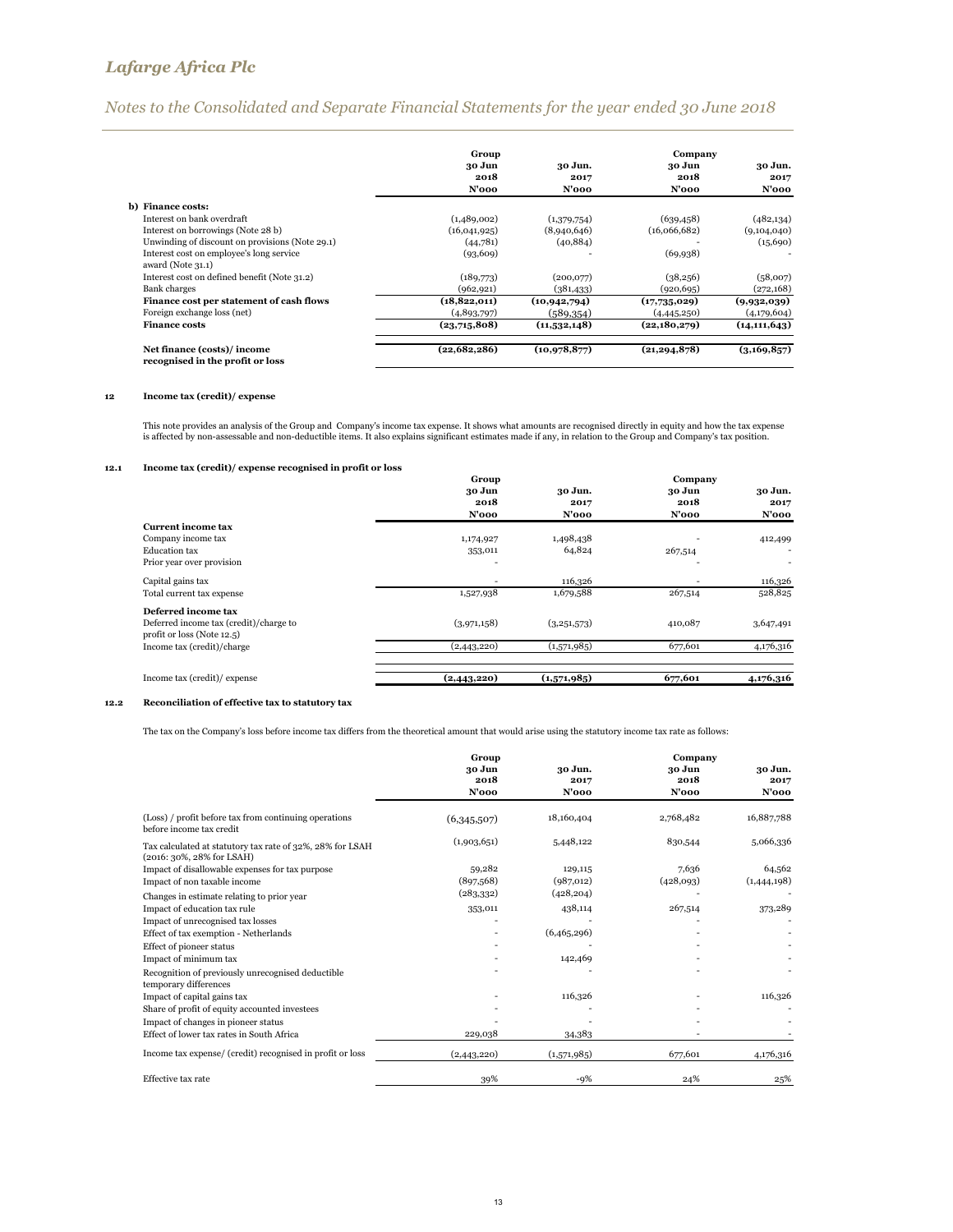# *Notes to the Consolidated and Separate Financial Statements for the year ended 30 June 2018*

### **12.3 Current tax asset**

|                                 | Group                   |                         | Company                    |                            |
|---------------------------------|-------------------------|-------------------------|----------------------------|----------------------------|
|                                 | 30 Jun<br>2018<br>N'ooo | 31 Dec<br>2017<br>N'ooo | 30 Jun<br>2018<br>$N'$ 000 | 31 Dec<br>2017<br>$N'$ 000 |
| At 1 January                    | 917,797                 | 487,279                 | ٠                          | ۰                          |
| Company income tax              | (162, 957)              | (209, 878)              | ٠                          |                            |
| Prior year over-provision       |                         | (16, 228)               | ۰                          |                            |
| Charge for the period           | (162, 957)              | (226, 106)              | ٠                          |                            |
|                                 | Group                   |                         | Company                    |                            |
|                                 | 30 Jun                  | <b>31 Dec</b>           | 30 Jun                     | <b>31 Dec</b>              |
|                                 | 2018<br>N'ooo           | 2017<br>N'ooo           | 2018<br>N'ooo              | 2017<br>N'ooo              |
| <b>Effect of Pioneer status</b> |                         |                         |                            |                            |
| Payments during the year        | 87,141                  | 203,127                 | ۰                          |                            |
| Exchange rate difference        | (52, 254)               | 453,497                 | ۰                          |                            |
| Closing Bal.                    | 789,727                 | 917,797                 | $\overline{\phantom{a}}$   |                            |
|                                 |                         |                         |                            |                            |

### **12.4 Current income tax liabilities**

|                                  | Group          | Company        |                |                       |
|----------------------------------|----------------|----------------|----------------|-----------------------|
|                                  | 30 Jun<br>2018 | 31 Dec<br>2017 | 30 Jun<br>2018 | <b>31 Dec</b><br>2017 |
|                                  | $N'$ 000       | N'ooo          | $N'$ 000       | N'ooo                 |
| Balance at 1 January             | 3,251,525      | 1,311,906      | 1,544,949      | 363,625               |
| Transfer through internal merger |                |                |                | 271,163               |
| Charge for the year:             |                |                |                |                       |
| Company income tax               | 1,011,972      | 1,177,335      |                |                       |
| <b>Education tax</b>             | 353,011        | 935,459        | 267,514        | 821,406               |
| Capital gains tax                |                | 116,326        |                | 116,326               |
| Minimum tax                      |                | 287,672        | ۰              | 287,672               |
| Prior year over-provision        |                |                |                |                       |
|                                  | 1,364,983      | 2,516,792      | 267,514        | 1,496,567             |
| Payment during the year          | (1,798,986)    | (568,930)      | (582, 690)     | (307,000)             |
| Witholding tax utilised          |                | (8,243)        |                | (8,243)               |
| Closing Bal.                     | 2,817,522      | 3,251,525      | 1,229,773      | 1,544,949             |

### **12.5 Deferred income tax**

**The analysis of deferred tax assets/(liabilities) is as follows:**

|                                                 | Group                      |                                | Company                    |                                   |  |
|-------------------------------------------------|----------------------------|--------------------------------|----------------------------|-----------------------------------|--|
|                                                 | 30 Jun<br>2018<br>$N'$ 000 | <b>31 Dec</b><br>2017<br>N'ooo | 30 Jun<br>2018<br>$N'$ 000 | <b>31 Dec</b><br>2017<br>$N'$ 000 |  |
| Deferred tax assets<br>Deferred tax liabilities | 10,243,642                 | 7,951,595<br>(1,463,106)       | 15,923,298                 | 16,333,384                        |  |
| Deferred tax assets/(liabilities) net           | 10,243,642                 | 6,488,489                      | 15,923,298                 | 16,333,384                        |  |

| Group<br>Deferred tax liabilities/(assets):       | At 1 January<br>2018 | $(Credit)/charge to P/L$ $(Credit)/charge to$ | <b>OCI</b> | <b>Exchange rate</b><br>differences | <b>31 Jun</b><br>2018 |
|---------------------------------------------------|----------------------|-----------------------------------------------|------------|-------------------------------------|-----------------------|
|                                                   | N'ooo                | $N'$ 000                                      | N'ooo      | $N'$ 000                            | $N'$ 000              |
| Property, plant and equipment                     | 24,725,234           | (3,565,366)                                   |            | (646,382)                           | 20,513,486            |
| Provisions and other liabilities                  | (6,407,725)          | (22, 843)                                     |            | 170,041                             | (6, 260, 527)         |
| Unutilised tax losses                             | (19,038,136)         | 630,129                                       |            | 695,247                             | (17,712,760)          |
| Employment benefit obligation                     | (131,065)            | 194,653                                       |            | (3,805)                             | 59,783                |
| Prepayments                                       | 83776                | (71, 457)                                     |            | 930                                 | 13,249                |
| Unrealised exchange differences                   | (5,720,573)          | (1,136,280)                                   |            |                                     | (6,856,853)           |
| <b>Total deferred tax</b><br>liabilities/(assets) | (6,488,489)          | (3,971,164)                                   | $\Omega$   | 216,031                             | (10, 243, 622)        |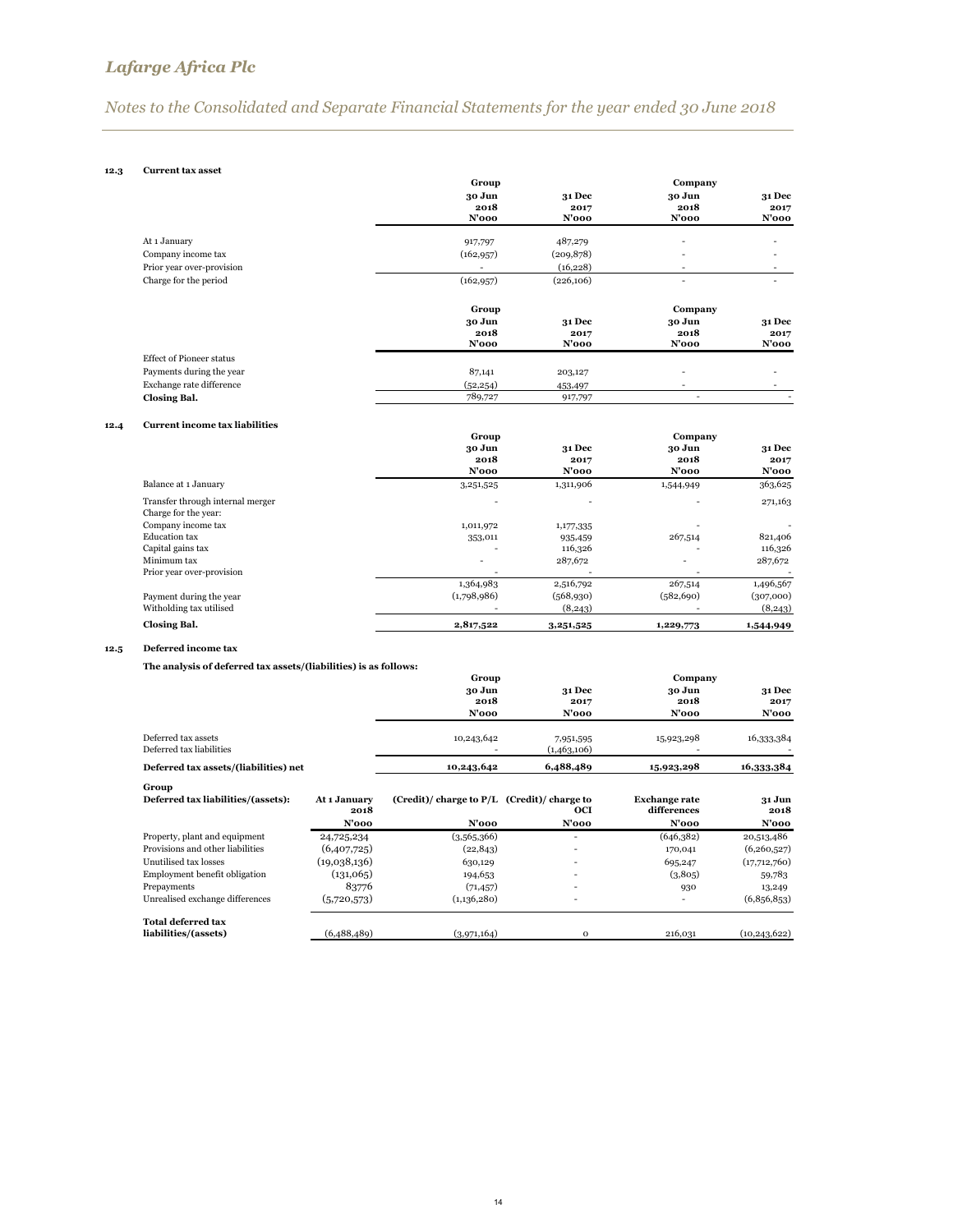# *Notes to the Consolidated and Separate Financial Statements for the year ended 30 June 2018*

| Deferred tax liabilities/(assets):  | At 1 January<br>2017 | $(Credit)/charge to P/L$ $(Credit)/charge to$ | <b>OCI</b>                              | <b>Exchange rate</b><br>differences | At 31 December<br>2017 |
|-------------------------------------|----------------------|-----------------------------------------------|-----------------------------------------|-------------------------------------|------------------------|
|                                     | $N'$ 000             | $N'$ 000                                      | N'ooo                                   | $N'$ 000                            | $N'$ 000               |
| Property, plant and equipment       | 19,524,049           | (455, 042)                                    |                                         | 5,656,227                           | 24,725,234             |
| Provisions and other liabilities    | (5,445,108)          | 389,449                                       |                                         | (1,352,066)                         | (6,407,725)            |
| Unutilised tax losses               | (2,567,337)          | (15, 333, 984)                                |                                         | (1,136,815)                         | (19,038,136)           |
| Employment benefit obligation       | (211,050)            | (41, 987)                                     | 96,854                                  | 25,118                              | (131,065)              |
| Prepayments                         | 38,737               | 8,102                                         |                                         | 36,937                              | 83,776                 |
| Operating lease liability           |                      |                                               |                                         |                                     |                        |
| Unrealised exchange differences     | (18,980,294)         | 13,259,721                                    |                                         |                                     | (5,720,573)            |
| Others                              |                      |                                               |                                         |                                     |                        |
| <b>Total deferred tax</b>           |                      |                                               |                                         |                                     |                        |
| liabilities/(assets)                | (7,641,003)          | (2,173,741)                                   | 96,854                                  | 3,229,401                           | (6,488,489)            |
| Company                             |                      |                                               |                                         |                                     |                        |
| Deferred tax assets/(liabilities):  | At 1 January<br>2018 | reorganisation                                | Arising from (Credit)/ charge to<br>P/L | (Credit)/ charge to<br><b>OCI</b>   | 31 Jun<br>2018         |
|                                     | N'ooo                | $N'$ 000                                      | $N'$ 000                                | $N'$ 000                            | $N'$ 000               |
| Property, plant and equipment       | 3,756,535            |                                               | (3,167,088)                             | ٠                                   | 589,447                |
| Unutilised tax losses               | (11,684,826)         |                                               | 4,012,703                               |                                     | (7,672,123)            |
| Provisions and other liabilities    | (2,699,231)          |                                               | 421,215                                 |                                     | (2,278,016)            |
| Unrealised exchange differences     | (5,511,209)          |                                               | (1,051,396)                             |                                     | (6,562,605)            |
| Employment benefit obligation       | (194, 653)           |                                               | 194,653                                 | ×                                   | ä,                     |
| <b>Total deferred tax</b>           |                      |                                               |                                         |                                     |                        |
| liabilities/(assets)                | (16, 333, 384)       |                                               | 410,086                                 |                                     | (15, 923, 298)         |
| Deferred tax liabilities/ (assets): | At 1 January<br>2017 | reorganisation                                | Arising from (Credit)/ charge to<br>P/L | (Credit)/ charge to<br>OCI          | At 31 December<br>2017 |
|                                     | $N'$ 000             | $N'$ 000                                      | $N'$ 000                                | $N'$ 000                            | N'ooo                  |
| Property, plant and equipment       | 19,400,045           | (16,958,882)                                  | 1,315,372                               |                                     | 3,756,535              |
| Unutilised tax losses               | (69, 671)            | (1,504,625)                                   | (10, 110, 530)                          |                                     | (11, 684, 826)         |
| Provisions and other liabilities    | (1,736,816)          | (1,230,691)                                   | 268,276                                 |                                     | (2,699,231)            |
| Unrealised exchange differences     | 581,825              | (19, 561, 934)                                | 13,468,900                              |                                     | (5,511,209)            |
| Employment benefit obligation       | (144, 050)           | (67,000)                                      | (41,987)                                | 58,384                              | (194, 653)             |
| Others                              |                      |                                               |                                         |                                     |                        |
| <b>Total deferred tax</b>           |                      |                                               |                                         |                                     |                        |
| liabilities/(assets)                | 18,031,333           | (39,323,132)                                  | 4,900,031                               | 58,384                              | (16,333,384)           |

Deferred tax assets are recognised to the extent that it is probable that taxable profit will be available against which the deductible temporary differences and unutilized tax losses can be utilised.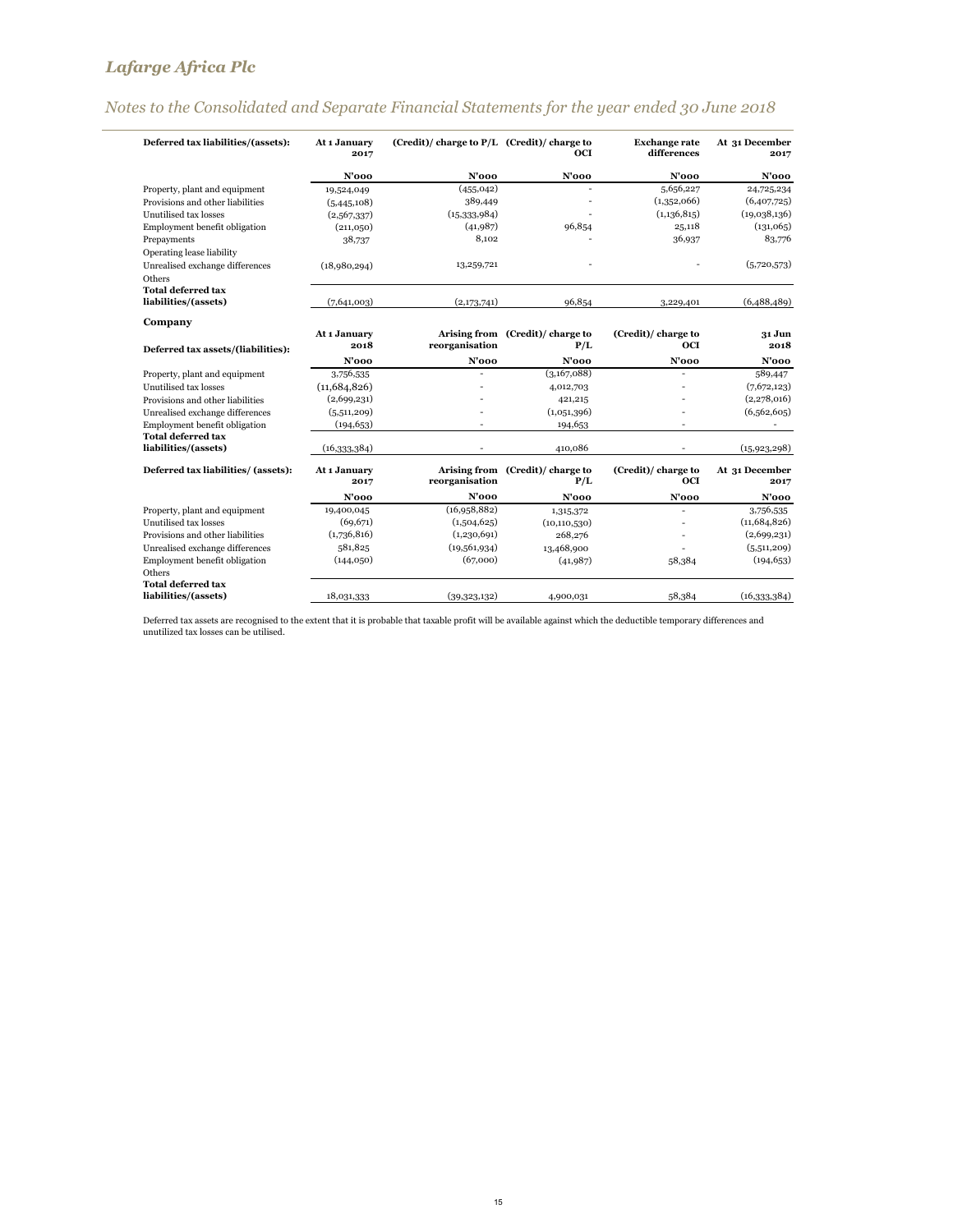### *Notes to the Consolidated and Separate Financial Statements for the year ended 30 June 2018*

| Group                                                           | <b>Leasehold Land</b>    | <b>Buildings</b> | <b>Production Plant</b> | Capitalised<br><b>Spares</b> | Furniture   | <b>Motor Vehicles</b> | Computer<br>Equipment    | Ancillary Plant &        | Construction<br><b>Machinery</b> Work in Progress | <b>Total</b>              |
|-----------------------------------------------------------------|--------------------------|------------------|-------------------------|------------------------------|-------------|-----------------------|--------------------------|--------------------------|---------------------------------------------------|---------------------------|
|                                                                 | N'ooo                    | N'ooo            | $N'$ 000                | N'ooo                        | N'ooo       | N'ooo                 | N'ooo                    | N'ooo                    | N'ooo                                             | N'ooo                     |
| Cost:                                                           |                          |                  |                         |                              |             |                       |                          |                          |                                                   |                           |
| As at 1 January 2017<br>Capital expenditure                     | 7,957,750                | 108,053,194      | 339,148,428<br>550,721  | 2,365,440                    | 6,528,639   | 2,744,347             | 1,450,221                | 556,533                  | 42,121,744<br>19,800,622                          | 510,926,296<br>20,351,343 |
| Construction expenditure<br>capitalised (Note 14.1)             |                          | 1,860,054        | 18,977,437              | 2,304,142                    | 3,774,003   | 209,104               | 153,987                  | 457,414                  | (27,736,141)                                      |                           |
| Reclassification                                                |                          | 178,541          |                         |                              | 22,901      |                       | 1,649                    | 357,856                  | (560, 947)                                        |                           |
| Disposals                                                       |                          | (1,802,191)      | (19, 554)               |                              | (157, 846)  | (5,894)               | (20, 595)                |                          |                                                   | (2,006,080)               |
| Write-offs                                                      |                          | (517, 655)       | (207, 183)              |                              | (7,747)     | (517, 917)            | (1, 267)                 | $\overline{a}$           |                                                   | (1,251,769)               |
| Exchange difference                                             | $\overline{\phantom{a}}$ | 4,456,516        | 40,612,793              |                              | 835,841     |                       |                          |                          | 505,012                                           | 46,410,162                |
| As at 31 December 2017                                          | 7,957,750                | 112,228,459      | 399,062,642             | 4,669,582                    | 10,995,791  | 2,429,640             | 1,583,995                | 1,371,803                | 34,130,290                                        | 574,429,952               |
| Cost:                                                           |                          |                  |                         |                              | 3,469,807   |                       |                          |                          |                                                   |                           |
| As at 1 January 2018                                            | 7,957,750                | 112,228,459      |                         | 4,669,582                    | 10,995,791  | 2,429,640             | 1,583,995                | 1,371,803                | 34,130,290                                        | 574,429,952               |
| Capital expenditure                                             |                          |                  |                         |                              |             |                       |                          |                          | 8,547,220                                         | 8,547,220                 |
| Construction expenditure<br>capitalised                         | $\overline{\phantom{a}}$ | 725,310          | 2,333,262               |                              | 130,646     | 235,143               | 19,162                   | 104,000                  | (3,547,523)                                       |                           |
| Reclassification                                                | $\overline{\phantom{a}}$ |                  | 80,341                  |                              |             |                       | $\overline{\phantom{a}}$ | $\overline{\phantom{a}}$ | (103, 942)                                        | (23, 601)                 |
| Exchange difference                                             | $\overline{\phantom{a}}$ | (577,741)        | (5,024,882)             |                              | (302, 113)  |                       |                          | ä,                       | (67,230)                                          | (5,971,966)               |
| As at 30 June 2018                                              | 7,957,750                | 112,376,029      | (2,611,280)             | 4,669,582                    | 10,824,324  | 2,664,783             | 1,603,157                | 1,475,803                | 38,958,815                                        | 576,981,604               |
| Depreciation<br>Accumulated depreciation and impairment losses: |                          |                  |                         |                              |             |                       |                          |                          |                                                   |                           |
| As at 1 January 2017                                            | 3,674,163                | 17,560,487       | 89,508,679              | 1,267,225                    | 4,763,802   | 2,599,559             | 1,055,561                | 256,004                  |                                                   | 120,685,480               |
| Charge for the year                                             | 411,161                  | 3,210,468        | 15,819,837              | 523,415                      | 1,809,362   | 184,276               | 93,401                   | 129,239                  |                                                   | 22,181,159                |
| On disposals                                                    |                          | (1, 142, 990)    | (40,065)                |                              | (40, 478)   | (5,894)               | (20, 595)                |                          |                                                   | (1,250,022)               |
| Write-offs                                                      |                          | (170, 768)       | (68, 601)               |                              | (7,703)     | (446,774)             | (1,108)                  |                          |                                                   | (694, 954)                |
| <b>Impairment</b> loss                                          |                          | 212,210          | 3,007,891               |                              | 186,285     |                       |                          |                          | 15,771,868                                        | 19,178,254                |
| Exchange difference                                             | $\overline{\phantom{a}}$ | 1,519,952        | 19,471,713              |                              | (319,077)   |                       | $\overline{\phantom{a}}$ | -                        | 5,513                                             | 20,678,101                |
| As at 31 December 2017                                          | 4,085,324                | 21,189,359       | 127,699,454             | 1,790,640                    | 6,392,191   | 2,331,167             | 1,127,259                | 385,243                  | 15,777,381                                        | 180,778,018               |
| As at 1 January 2018                                            | 4,085,324                | 21,189,359       | 127,699,454             | 1,790,640                    | 6,392,191   | 2,331,167             | 1,127,259                | 385,243                  | 15,777,381                                        | 180,778,018               |
| Charge for the year                                             | 124,141                  | 1,682,957        | 8,468,427               | 250,121                      | 484,523     | 110,040               | 46,510                   | 239,186                  |                                                   | 11,405,906                |
| Reclassification                                                | (5,976)                  |                  | 6,320                   |                              | (2,149)     | 3,043                 | 529                      |                          |                                                   | 1,767                     |
| Exchange difference                                             |                          | (239, 897)       | (1,987,532)             | $\overline{\phantom{a}}$     | (1,094,995) |                       | $\overline{\phantom{a}}$ | $\overline{a}$           | (3,605)                                           | (3,326,028)               |
| As at 30 June 2018                                              | 4,203,489                | 22,632,420       | 134,186,669             | 2,040,761                    | 5,779,570   | 2,444,250             | 1,174,298                | 624,429                  | 15,773,776                                        | 188,859,663               |
| <b>Carrying amount</b><br>As at 30 June 2018                    | 3,754,261                | 89,743,609       | (136,797,949)           | 2,628,821                    | 5,044,754   | 220,533               | 428,859                  | 851,374                  | 23,185,038                                        | 388,121,941               |
|                                                                 |                          |                  |                         |                              |             |                       |                          |                          |                                                   |                           |
| At 31 December 2017                                             | 3,872,426                | 91,039,100       | 271,363,188             | 2,878,942                    | 4,603,600   | 98,473                | 456,736                  | 986,560                  | 18,352,909                                        | 393,651,934               |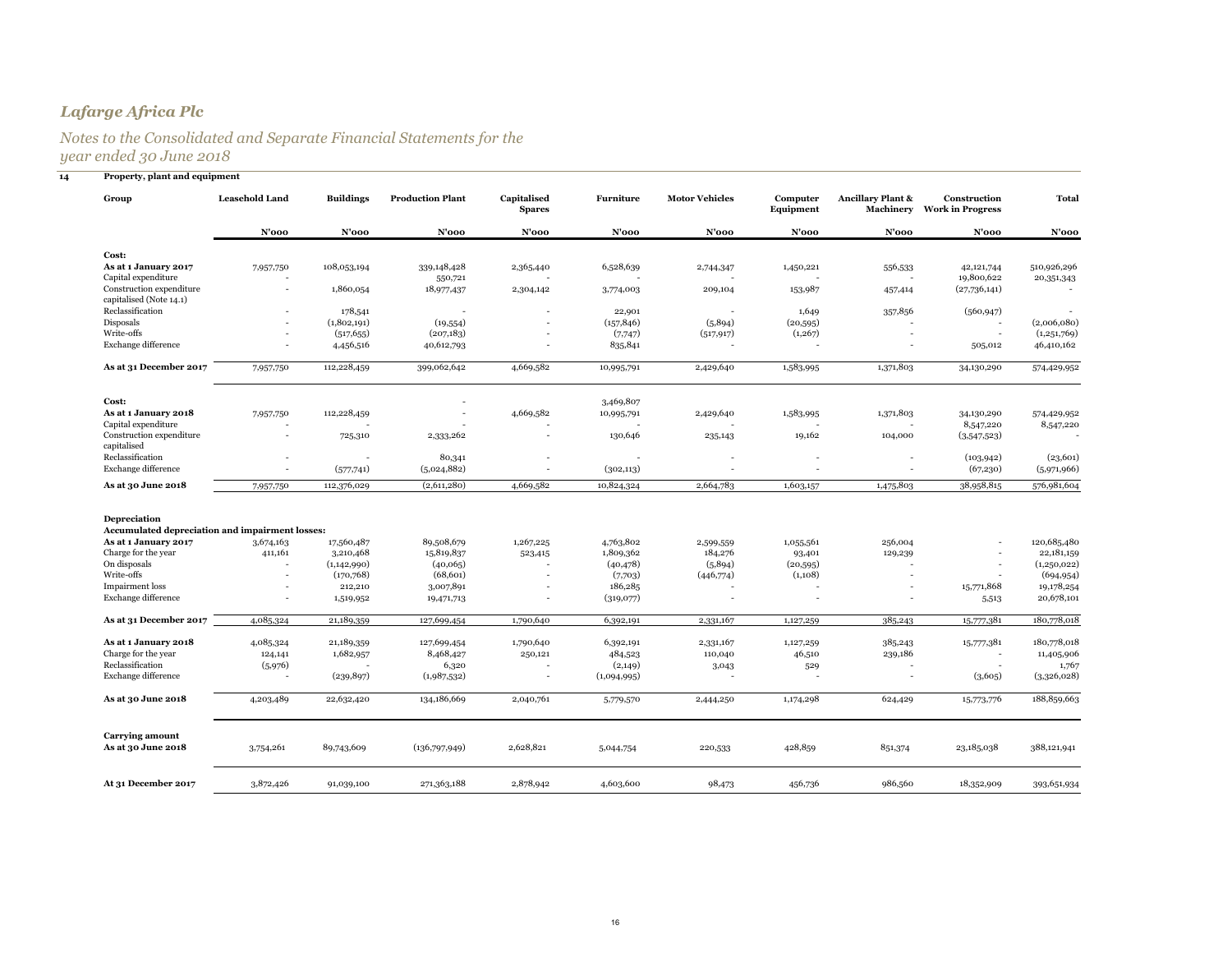### *Notes to the Consolidated and Separate Financial Statements for the year ended 30 June 2018*

| Company                                                | <b>Leasehold Land</b> | <b>Buildings</b>          | <b>Production Plant</b>  | Capitalised<br><b>Spares</b>               | Furniture              | <b>Motor Vehicles</b> | Computer<br>Equipment | <b>Ancillary Plant &amp;</b><br>Machinery        | Construction<br>Expenditure                          | <b>Total</b>                |
|--------------------------------------------------------|-----------------------|---------------------------|--------------------------|--------------------------------------------|------------------------|-----------------------|-----------------------|--------------------------------------------------|------------------------------------------------------|-----------------------------|
|                                                        | N'ooo                 | N'ooo                     | N'ooo                    | N'ooo                                      | $N'$ 000               | $N'$ 000              | N'ooo                 | N'ooo                                            | $N'$ 000                                             | N'ooo                       |
| Cost:                                                  |                       |                           |                          |                                            |                        |                       |                       |                                                  |                                                      |                             |
| As at 1 January 2017<br>Capital expenditure            | 2,370,573             | 3,021,987                 | 137, 112, 353<br>550,721 | 2,365,440                                  | 2,430,011              | 1,322,156             | 1,450,221             | 556,533                                          | 5,163,670<br>11,984,645                              | 155,792,944<br>12,535,366   |
| Construction expenditure<br>capitalised                |                       | 1,203,917                 | 19,607,018               | 2,304,142                                  | 9,412                  | 163,670               | 152,338               | 99,557                                           | (23,540,054)                                         |                             |
| Internal merger through<br>business combinations       | 5,436,994             | 74,973,776                | 126,621,618              |                                            | 2,352,169              | 897,922               | 119,428               |                                                  | 28,144,907                                           | 238,546,814                 |
| Disposals<br>Write-offs                                |                       | (1,802,191)<br>(517, 655) | (5,388)<br>(207, 183)    | $\overline{\phantom{a}}$<br>$\overline{a}$ | (43,737)<br>(7,747)    | (5,894)<br>(517, 917) | (20, 595)<br>(1,267)  |                                                  | $\overline{\phantom{a}}$<br>$\overline{\phantom{a}}$ | (1,877,805)<br>(1,251,769)  |
| As at 31 December 2017                                 | 7,807,567             | 76,879,834                | 283,679,139              | 4,669,582                                  | 4,740,108              | 1,859,937             | 1,700,125             | 656,090                                          | 21,753,168                                           | 403,745,550                 |
|                                                        | <b>Leasehold Land</b> | <b>Buildings</b>          | <b>Production Plant</b>  | Capitalised<br><b>Spares</b>               | Furniture              | <b>Motor Vehicles</b> | Computer<br>Equipment | <b>Ancillary Plant &amp;</b><br><b>Machinery</b> | Construction<br>Expenditure                          | <b>Total</b>                |
|                                                        | $N'$ 000              | N'ooo                     | N'ooo                    | N'ooo                                      | $N'$ 000               | N'ooo                 | N'ooo                 | N'ooo                                            | $N'$ 000                                             | N'ooo                       |
| Cost:<br>As at 1 January 2018                          |                       |                           | 116,625                  |                                            | 116,625                |                       |                       |                                                  |                                                      |                             |
| Capital expenditure                                    | 7,807,567             | 76,879,834                | 59,276                   | 4,669,582                                  | 59,276                 | 1,859,937             | 1,700,125             | 656,090                                          | 21,753,168<br>4,227,325                              | 403,745,550<br>4,227,325    |
| Construction expenditure<br>capitalised                |                       | 725,310                   | 1,179,870                |                                            | (23, 978)              | 126,073               | 19,162                | 104,000                                          | (2,130,438)                                          |                             |
| As at 30 June 2018                                     | 7,807,567             | 77,605,144                | 1,239,146                | 4,669,582                                  | 35,299                 | 1,986,010             | 1,719,287             | 760,090                                          | 23,850,055                                           | 407,972,875                 |
| <b>Accumulated depreciation and impairment losses:</b> |                       |                           |                          |                                            |                        |                       |                       |                                                  |                                                      |                             |
| As at 1 January 2017<br><b>Internal merger</b>         | 19,171<br>3,614,460   | 1,033,734<br>10,784,642   | 34,081,776<br>26,461,517 | 1,267,225                                  | 2,359,612<br>1,048,764 | 1,102,561<br>891,741  | 1,055,561<br>107,655  | 256,004                                          |                                                      | 41,175,644<br>42,908,779    |
| through business                                       |                       |                           |                          |                                            |                        |                       |                       |                                                  |                                                      |                             |
| Charge for the year                                    | 400,916               | 2,160,386                 | 12,747,784               | 523,415                                    | 81,807                 | 171,010               | 89,710                | 129,239                                          |                                                      | 16,304,267                  |
| <b>Impairment</b> loss<br>On disposals                 |                       | (1,142,990)               | (5,278)                  |                                            | (40, 478)              | (5,894)               | (20, 595)             |                                                  | 12,394,270                                           | 12,394,270<br>(1, 215, 235) |
| Write-offs                                             |                       | (170, 768)                | (68, 601)                |                                            | (7,703)                | (446,774)             | (1,108)               |                                                  |                                                      | (694, 954)                  |
| As at 31 December 2017                                 | 4,034,547             | 12,665,004                | 73,217,198               | 1,790,640                                  | 3,442,002              | 1,712,644             | 1,231,223             | 385,243                                          | 12,394,270                                           | 110,872,771                 |
| As at 1 January 2018                                   | 4,034,547             | 12,665,004                | 73,217,198               | 1,790,640                                  | 3,442,002              | 1,712,644             | 1,231,223             | 385,243                                          | 12,394,270                                           | 110,872,771                 |
| Charge for the year                                    | 117,811               | 1,128,225                 | 6,235,885                | 250,121                                    | 143,281                | 99,722                | 45,534                | 239,186                                          |                                                      | 8,259,767                   |
| As at 30 June 2018                                     | 4,152,358             | 13,793,229                | 79,453,083               | 2,040,761                                  | 3,585,283              | 1,812,366             | 1,276,757             | 624,429                                          | 12,394,270                                           | 119,132,538                 |
| <b>Carrying amount</b><br>As at 30 June 2018           | 3,655,209             | 63,811,916                | (78, 213, 938)           | 2,628,821                                  | (3,549,985)            | 173,644               | 442,530               | 135,661                                          | 11,455,785                                           | 288,840,337                 |
| At 31 December 2017                                    | 3,773,020             | 64,214,830                | 210,461,941              | 2,878,942                                  | 1,298,106              | 147,293               | 468,902               | 270,847                                          | 9,358,898                                            | 292,872,779                 |
|                                                        |                       |                           |                          |                                            |                        |                       |                       |                                                  |                                                      |                             |

### **14.12 Depreciation**

Depreciation for the year has been charged as follows: **Group Company**

|               |                         | . | utuu          |               | Company       |               |
|---------------|-------------------------|---|---------------|---------------|---------------|---------------|
|               |                         |   | 2018<br>N'ooo | 2017<br>N'ooo | 2018<br>N'ooo | 2017<br>N'ooo |
| Cost of sales |                         |   |               |               |               |               |
|               |                         |   | 11,000,032    | 21,447,285    | 8,174,090     | 15,815,377    |
|               | Administrative expenses |   | 405,873       | 733,874       | 85,677        | 488,890       |
|               |                         |   | 11,405,905    | 22,181,159    | 8,259,767     | 16,304,267    |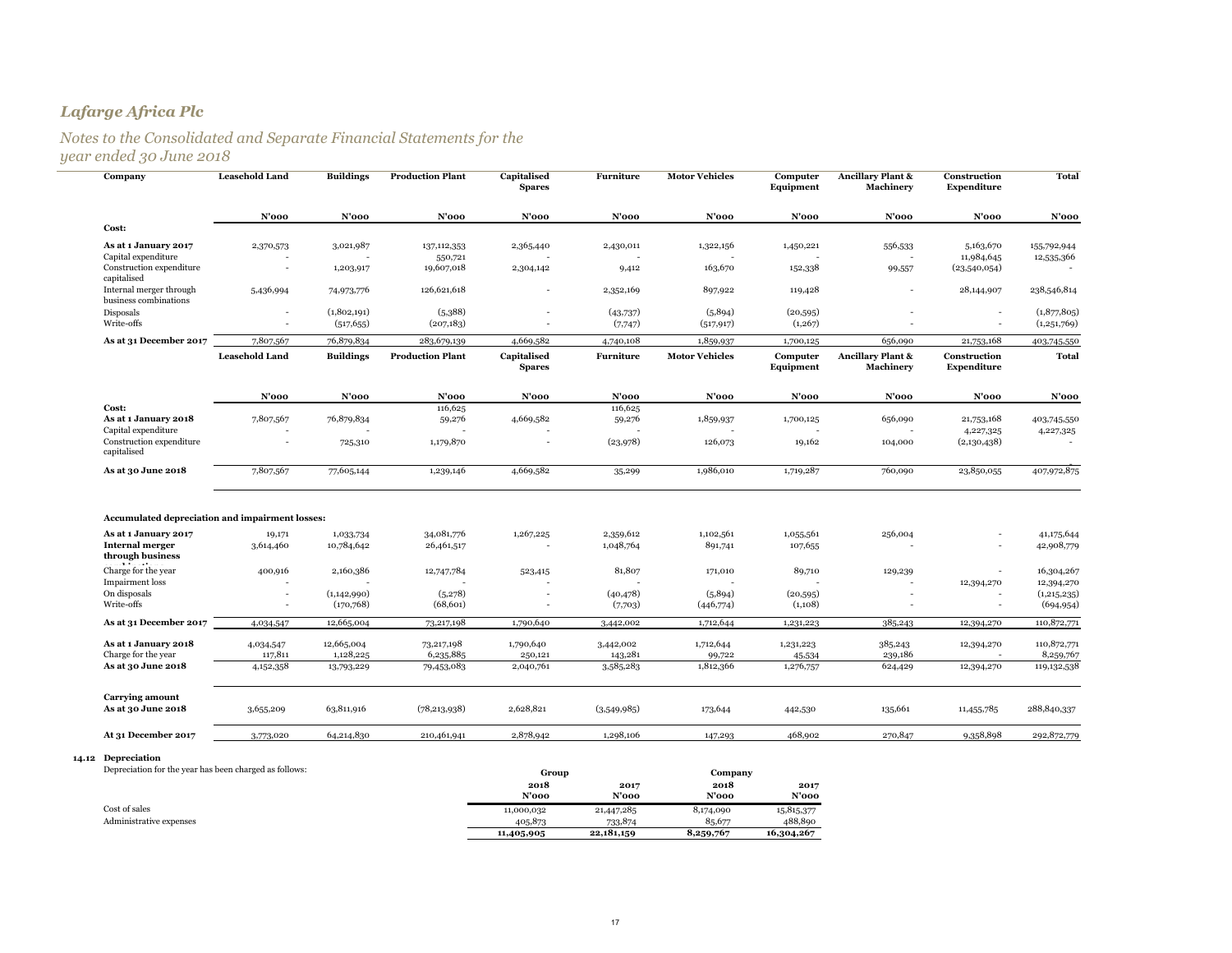*Notes to the Consolidated and Separate Financial Statements for the year ended 30 June 2018*

| 15 | <b>Intangible assets</b> |
|----|--------------------------|
|    |                          |

|                                                                                                          | Group<br>30 Jun<br>2018<br>$N'$ 000 | 31 Dec<br>2017<br>$N'$ 000      |
|----------------------------------------------------------------------------------------------------------|-------------------------------------|---------------------------------|
|                                                                                                          |                                     |                                 |
| Cost                                                                                                     |                                     |                                 |
| At 1 January                                                                                             | 5,102,341                           | 2,914,806                       |
| Addition                                                                                                 | 50,481                              | 228,192                         |
| Reclassification                                                                                         | 23,601                              |                                 |
| Exchange difference                                                                                      | 790,008                             | 1,959,343                       |
|                                                                                                          | 5,966,431                           | 5,102,341                       |
| <b>Accumulated amortisation</b><br>At 1 January<br>Charge for the year<br>Reclassification<br>Impairment | 2,468,015<br>59,556<br>1,767        | 1,351,307<br>166,023<br>226,670 |
|                                                                                                          |                                     |                                 |
| Exchange difference                                                                                      | 103,337                             | 724,015                         |
|                                                                                                          | 2,632,675                           | 2,468,015                       |
| <b>Carrying amount</b>                                                                                   | 3,333,756                           | 2,634,326                       |

Intangible assets represents mineral rights, good will and computer software in the Group's operations. The Company does not have intangible assets.

#### **15 Business Combination**

The Group applies the pooling of interest method for its business combination under common control. The difference between the net assets acquired at their carrying value and the consideration paid is recognised in equity. In the reporting period, Lafarge Africa Plc acquired the remaining non-controlling interest in AshakaCem; merged UNICEM and Atlas into Lafarge Africa Plc and also liquidated ECH and NCH.

### **15.1 Merger of UNICEM and Atlas with Lafarge Africa Plc**

In 2017, the Company sought and obtained shareholders' and regulatory approval to merge with two wholly owned subsidiaries, UNICEM and Atlas, effective on 22 December 2017.

The merger was effected in 2017 and the operational integration of the entities has been finalised. The subsidiaries which were merged were ultimately controlled by the same party before and after the merger and Common control is therefore not transitory. Consequently, this is a business combination of entities under common control.

The Directors have elected not to restate the comparatives in the Separate Statement of profit or loss and other comprehensive income as this is not explicitly required by the standards.

The net assets of these subsidiaries were transferred to the Company at no purchase consideration and recognised in other reserves in accordance with the Group's accounting policy.

#### **15.2 Liquidation of ECH and NCH**

On 11 December 2017, in order to streamline the Group structure, Egyptian Cement Holdings (ECH) and Nigerian Cement Holdings (NCH) were liquidated and their assets and liabilities assumed by Lafarge Africa. This was done in order for Lafarge Africa to have direct ownership of UNICEM.

Prior to the liquidation of Nigerian Cement Holdings (NCH), included in other reserves was Quasi equity instrument amounting to a sum of NGN 139<br>billion which represented USD 493 million loans originally due to Holderfin B as loans in prior years but was converted to an equity instrument in July 2016, with amendments made to the existing loan agreements. Amendments to the loan agreements showed that repayment of the loans was at the discretion of the Company and due on liquidation of the borrower.

In 2017 and upon the liquidation of NCH, the outstanding Quasi-Equity instrument of USD344 million (inclusive of accrued interest of USD17.2 million) was converted to loan in the books of Lafarge Africa. Subsequently, loans payable to Caricement B.V were used in subscribing for rights taken up by Caricement B.V in respect of the rights issue via a debt to equity conversion as at 31 December 2017.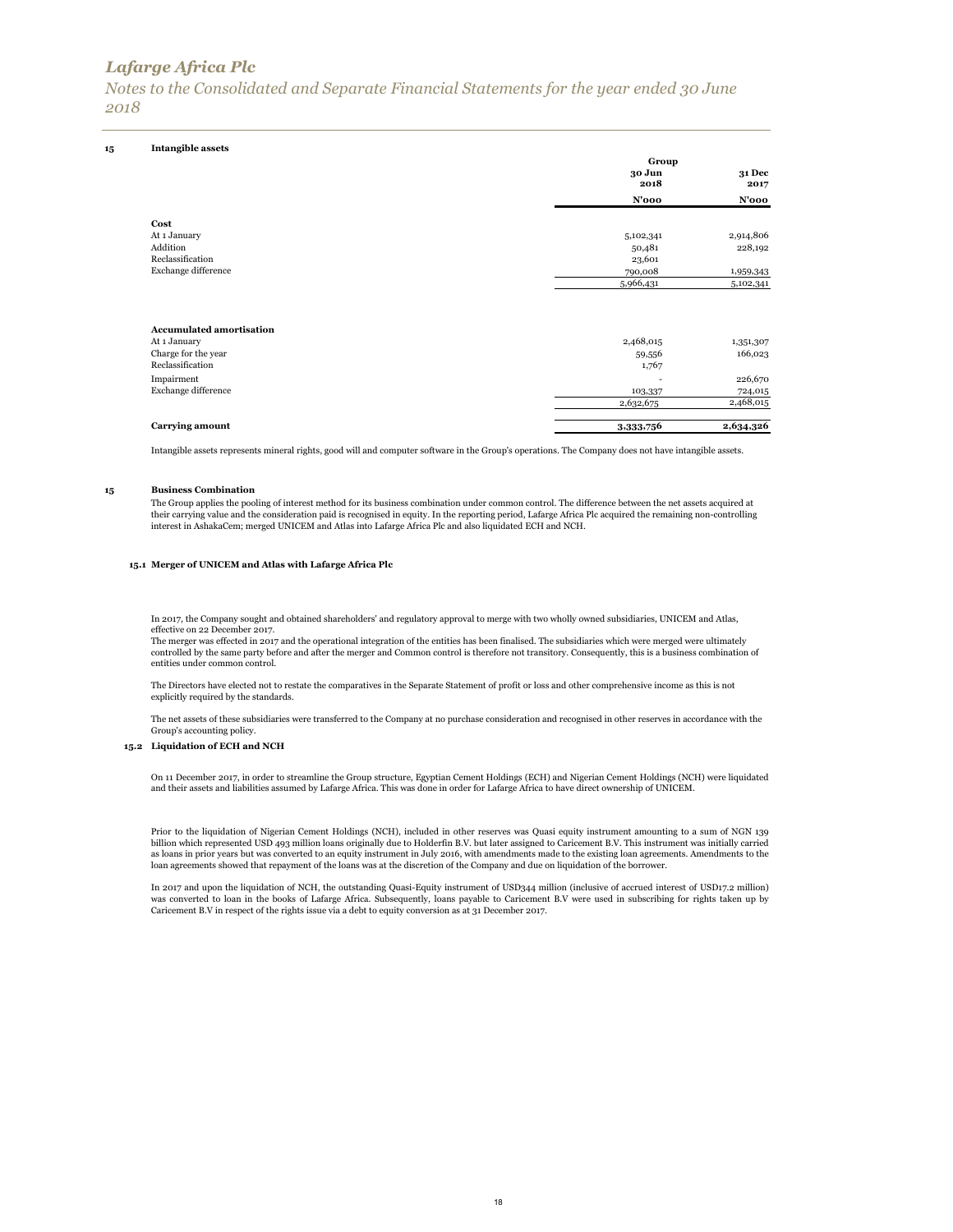### **16 Interests in other entities**

#### **16.1 Investment in subsidiaries**

The Group's principal subsidiaries at 30 June 2018 are set out below. Unless otherwise stated, they have share capital consisting solely of ordinary shares<br>that are held directly by the Group, and the proportion of ownersh

### **30 June**

|      | 2018                                                                             |                                                 |                           |                      |                           |
|------|----------------------------------------------------------------------------------|-------------------------------------------------|---------------------------|----------------------|---------------------------|
|      | Name of entity                                                                   | <b>Principal activities</b>                     | Place of<br>Incorporation | Proportion           | Cost                      |
|      |                                                                                  |                                                 |                           | %                    | N'ooo                     |
|      | Lafarge Ready Mix Nigeria Limited<br>Lafarge South Africa Holdings (PTY) Limited | Aggregate and Concrete<br>Building<br>Materials | Nigeria<br>South Africa   | 100<br>100           | 50,000<br>118, 141, 539   |
|      | Ashaka Cement PLC                                                                | Cement                                          | Nigeria                   | 100                  | 63,896,867<br>182,088,406 |
|      | 31 December<br>2017                                                              |                                                 |                           |                      |                           |
|      | Name of entity                                                                   | <b>Principal Activities</b>                     | Place of<br>Incorporation | Proportion           | Cost                      |
|      |                                                                                  |                                                 |                           | %                    | $N'$ 000                  |
|      | Lafarge Ready Mix Nigeria Limited                                                | Aggregate and Concrete<br>Building              | Nigeria<br>South          | 100                  | 50,000                    |
|      | Lafarge South Africa Holdings (PTY) Limited                                      | Materials                                       | Africa                    | 100                  | 118, 141, 539             |
|      | Ashaka Cement PLC                                                                | Cement                                          | Nigeria                   | 100                  | 63,896,867<br>182,088,406 |
|      |                                                                                  | Group                                           |                           | Company              |                           |
|      |                                                                                  | 30 Jun                                          | 31 Dec                    | 30 Jun               | 31 Dec                    |
| 17   | <b>Other financial assets</b>                                                    | 2018<br>$N'$ 000                                | 2017<br>$N'$ 000          | 2018<br>N'ooo        | 2017<br>N'ooo             |
|      | Non current                                                                      |                                                 |                           |                      |                           |
|      | Available for sale                                                               |                                                 | 11,471                    |                      |                           |
|      | Other financial assets (Note 17.1)                                               | 1,972,044                                       | 1,571,151                 | 1,961,058            | 1,556,738                 |
|      |                                                                                  | 1,972,044                                       | 1,582,622                 | 1,961,058            | 1,556,738                 |
|      | Current:                                                                         |                                                 |                           |                      |                           |
|      | Other financial assets (Note 17.2)                                               | 585,684                                         | 592,538                   | 347,236              | 326,635                   |
|      |                                                                                  | 2,557,728                                       | 2,175,160                 | 2,308,294            | 1,883,373                 |
|      |                                                                                  | Group                                           |                           | Company              |                           |
|      |                                                                                  | 30 Jun                                          | <b>31 Dec</b>             | 30 Jun               | <b>31 Dec</b>             |
| 17.1 | Other financial assets - Non current                                             | 2018<br>$N'$ 000                                | 2017<br>$N'$ 000          | 2018<br>N'ooo        | 2017<br>N'ooo             |
|      | Loan to CBI Ghana                                                                | 1,328,019                                       | 1,370,832                 | 1,328,019            | 1,370,832                 |
|      | Receivable from third parties                                                    |                                                 |                           |                      |                           |
|      |                                                                                  | 644,025<br>1,972,044                            | 200,319<br>1,571,151      | 633,039<br>1,961,058 | 185,906<br>1,556,738      |
| 17.2 | Other financial assets - Current                                                 |                                                 |                           |                      |                           |
|      |                                                                                  | Group                                           |                           | Company              |                           |
|      |                                                                                  | 30 Jun<br>2018                                  | <b>31 Dec</b><br>2017     | 30 Jun<br>2018       | 31 Dec<br>2017            |

|                           | N'ooo   | $N'$ 000                 | N'ooo   | $N'$ 000 |
|---------------------------|---------|--------------------------|---------|----------|
| Loan to related company " | 230,143 | $\overline{\phantom{a}}$ |         |          |
| Staff loans               | 5,192   | 15,334                   | 5,192   | 15,334   |
| Short term receivables    | 350,348 | 362,406                  | 342,044 | 96,503   |
| Loan to CBI Ghana         |         | 214,798                  |         | 214,798  |
|                           | 585,684 | 592,538                  | 347,236 | 326,635  |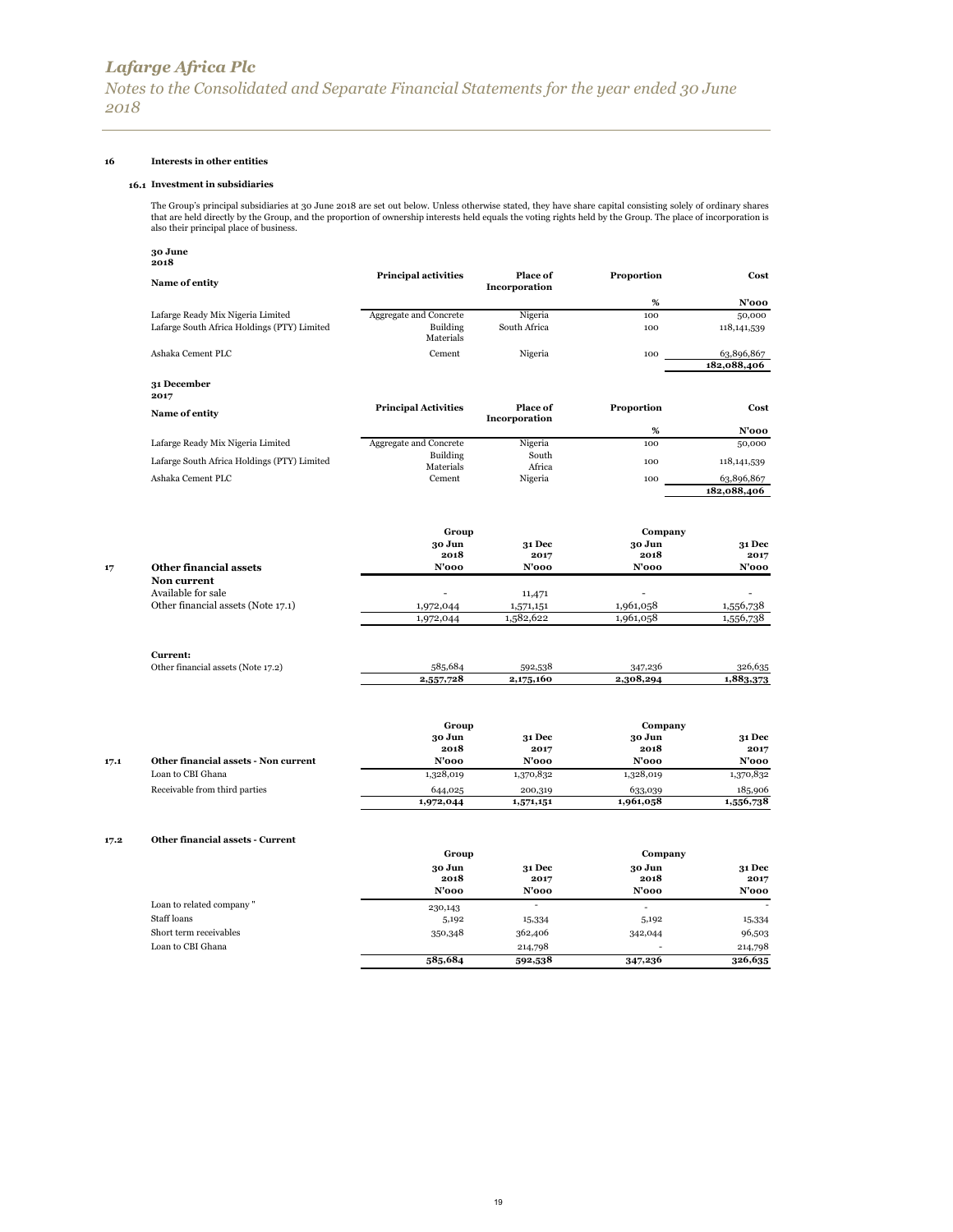*Notes to the Consolidated and Separate Financial Statements for the year ended 30 June 2018*

### **18 Derivative financial instruments**

The Group/Company's derivative financial instruments arose from Non-deliverable foreign exchange forward (NDF) contracts with commercial banks that were yet to mature as at reporting date, and includes:

|    |                                     | 30-Jun-18     |                    | 31-Dec-17     |                    |
|----|-------------------------------------|---------------|--------------------|---------------|--------------------|
|    |                                     | <b>Assets</b> | <b>Liabilities</b> | <b>Assets</b> | <b>Liabilities</b> |
|    |                                     | $N'$ 000      | $N'$ 000           | $N'$ 000      | $N'$ 000           |
|    | Caricement B.V                      |               | 174,138            | 640,091       | 4,212,406          |
|    |                                     |               | 174,138            | 640,091       | 4,212,406          |
| 19 | Other assets                        |               |                    |               |                    |
|    |                                     | Group         |                    | Company       |                    |
|    |                                     | 30 Jun        | <b>31 Dec</b>      | 30 Jun        | <b>31 Dec</b>      |
|    |                                     | 2018          | 2017               | 2018          | 2017               |
|    |                                     | $N'$ 000      | $N'$ 000           | N'ooo         | $N'$ 000           |
|    | Non current                         | 21,359,031    | 20,803,113         | 15,523,516    | 14,984,747         |
|    | Current                             | 16,253,586    | 15,162,092         | 14,121,825    | 10,679,505         |
|    |                                     | 37,612,617    | 35,965,205         | 29,645,341    | 25,664,252         |
|    | Advance payment to suppliers        | 6,322,377     | 3,960,699          | 5,686,591     | 2,820,447          |
|    | Prepaid medical                     |               | 23,293             |               | 23,293             |
|    | Defered charges                     | 12,000        | 16188              | 12,000        | 16,188             |
|    | Prepayment for Gas                  | 11,838,578    | 9,833,096          | 11,838,578    | 9,833,096          |
|    | Rental lease                        | 718,946       | 709,244            |               |                    |
|    | Prepaid rent                        | 432,573       | 581,164            | 370,614       | 510,291            |
|    | Prepaid insurance                   | 99,218        | 297,719            | 75,864        | 221,161            |
|    | Prepaid expenses                    | 1,394,539     | 1,087,127          | 1,123,840     | 536,960            |
|    | Advance payment to transporters     | 6,360,489     | 8,538,932          | 6,360,489     | 8,538,932          |
|    | Advance payment of taxes and levies | 2,100,000     | 1,052,287          | 2,100,000     | 1,052,287          |
|    | Letters of credit                   | 6,103,940     | 7,645,483          |               |                    |
|    | Long term prepayments               |               | 34,232             |               | 34,232             |
|    | Deposit for imports                 | 2,077,365     | 2,077,365          | 2,077,365     | 2,077,365          |
|    | Other assets                        | 152,592       | 108,376            |               |                    |
|    |                                     | 37,612,616    | 35,965,205         | 29,645,341    | 25,664,252         |
|    |                                     |               |                    |               |                    |

#### **20 Inventories**

|                  | Group      |               |            | Company       |
|------------------|------------|---------------|------------|---------------|
|                  | 30 Jun     | <b>31 Dec</b> | 30 Jun     | <b>31 Dec</b> |
|                  | 2018       | 2017          | 2018       | 2017          |
|                  | $N'$ 000   | N'ooo         | N'ooo      | N'ooo         |
| Raw materials    | 12,140,718 | 12,702,259    | 9,967,665  | 10,653,843    |
| Work in progress | 8,835,613  | 10,860,537    | 252,832    | 435,337       |
| Finished goods   | 12,106,805 | 12,357,522    | 11,689,045 | 11,787,460    |
| Spare parts      | 21,580,449 | 19,115,915    | 15,962,335 | 14,146,953    |
| Other supplies   | 3,686,939  | 3,230,233     | 2,065,182  | 2,034,238     |
|                  | 58,350,524 | 58,266,466    | 39,937,059 | 39,057,831    |

### **21 Trade and other receivables**

|                                          | Group                    | Company                  |                         |                         |  |
|------------------------------------------|--------------------------|--------------------------|-------------------------|-------------------------|--|
|                                          | 30 Jun<br>2018           | <b>31 Dec</b><br>2017    | 30 Jun<br>2018          | <b>31 Dec</b><br>2017   |  |
|                                          | N'ooo                    | N'ooo                    | N'ooo                   | N'ooo                   |  |
| Trade receivables:                       |                          |                          |                         |                         |  |
| Third party sales                        | 18,716,382               | 20,123,998               | 3,087,410               | 2,458,322               |  |
| Related party sales                      | 377,256                  | 814,668                  | 418,542                 | 1,301,250               |  |
| Impairment on trade receivables          | 19,093,638<br>(616, 284) | 20,938,666<br>(954, 963) | 3,505,952<br>(113, 428) | 3,759,572<br>(127, 621) |  |
| Net trade receivables                    | 18,477,354               | 19,983,703               | 3,392,524               | 3,631,951               |  |
| Other receivables                        | 3,478,644                | 3,479,803                | 763,441                 | 1,411,158               |  |
| Due from related parties                 | 3,647,188                | 1,646,610                | 7146489                 | 10,887,861              |  |
|                                          | 7,125,832                | 5,126,413                | 7,909,930               | 12,299,019              |  |
| Net other receivables                    | 7,125,832                | 5,126,413                | 7,909,930               | 12,299,019              |  |
| <b>Total trade and other receivables</b> | 25,603,186               | 25,110,116               | 11,302,454              | 15,930,970              |  |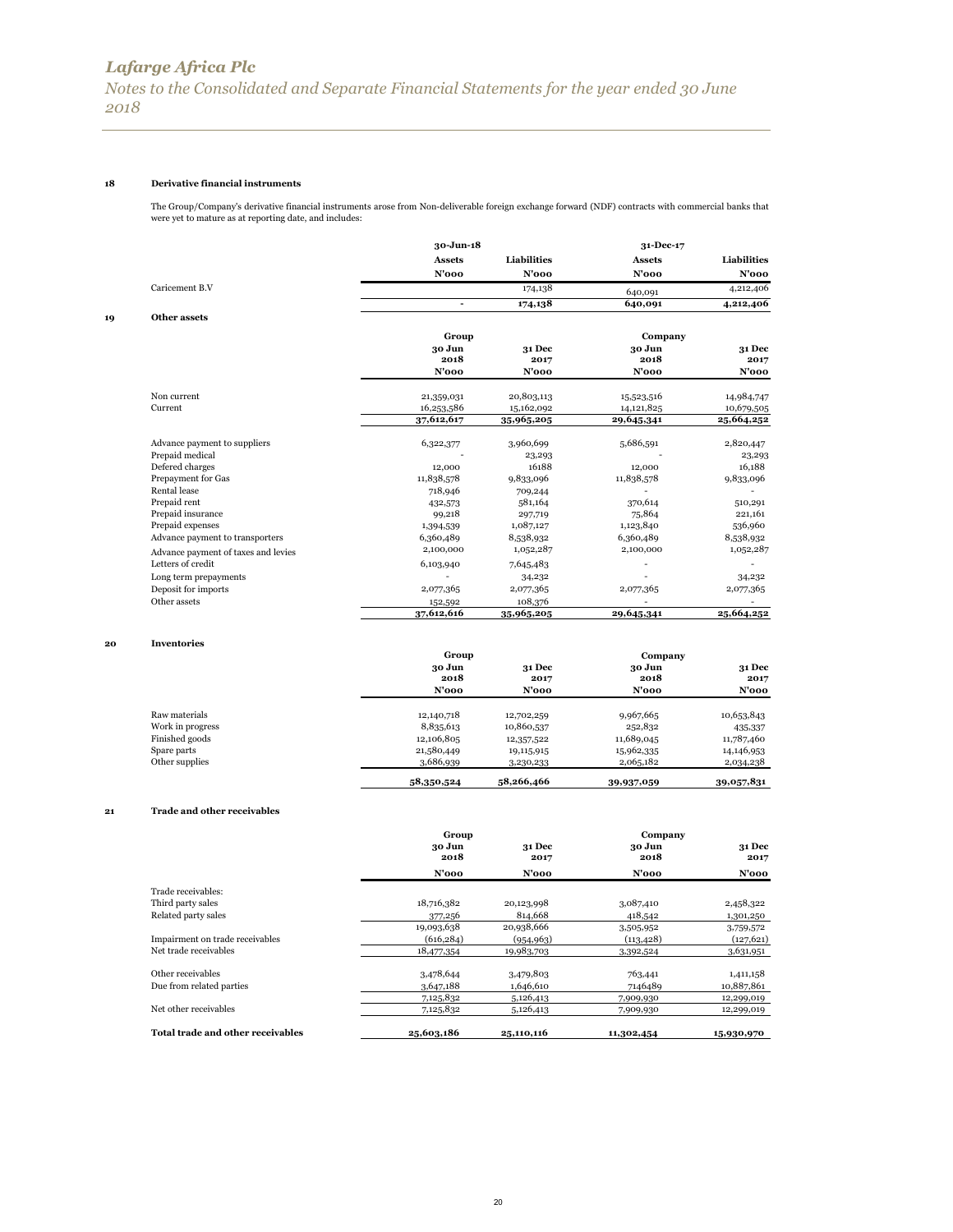*Notes to the Consolidated and Separate Financial Statements for the year ended 30 June 2018*

|    |                                                                                                                                                                                                     | Group                      |                            | Company          |                              |
|----|-----------------------------------------------------------------------------------------------------------------------------------------------------------------------------------------------------|----------------------------|----------------------------|------------------|------------------------------|
|    |                                                                                                                                                                                                     | 30 Jun                     | 31 Dec                     | 30 Jun           | 31 Dec                       |
|    |                                                                                                                                                                                                     | 2018                       | 2017                       | 2018             | 2017                         |
| 22 | Cash and cash equivalents                                                                                                                                                                           | N'ooo                      | N'ooo                      | N'ooo            | $N'$ 000                     |
|    | Restricted cash (Note 22.1)                                                                                                                                                                         | 1,066,377                  | 20,481,593                 | 1,066,377        | 20,481,593                   |
|    | Cash in hand and at bank (Note 22.2)                                                                                                                                                                | 18,478,466                 | 29,933,164                 | 16,794,053       | 21,217,261                   |
|    | Cash and cash equivalents in the statement<br>of financial position                                                                                                                                 | 19,544,843                 | 50,414,757                 | 17,860,430       | 41,698,854                   |
|    | 22.1 Restricted cash<br>As at period end, cash and cash equivalents comprised of restricted cash which represents unclaimed dividend amounting to N1.07 billion (2017:<br>N <sub>2</sub> obillion). |                            |                            |                  |                              |
|    | 22.2 Cash and cash equivalents in the statement of cash flows<br>For the purpose of cash flow statement, cash and cash equivalents comprises:                                                       |                            |                            |                  |                              |
|    |                                                                                                                                                                                                     | Group                      |                            | Company          |                              |
|    |                                                                                                                                                                                                     | 30 Jun                     | 31 Dec                     | 30 Jun           | 31 Dec                       |
|    |                                                                                                                                                                                                     | 2018<br>N'ooo              | 2017<br>$N'$ 000           | 2018<br>$N'$ 000 | 2017<br>N'ooo                |
|    |                                                                                                                                                                                                     |                            |                            |                  |                              |
|    | Cash in hand and at bank<br>Less: bank overdrafts                                                                                                                                                   | 18,478,466<br>(13,324,200) | 29,933,164<br>(31,081,780) | 16,794,053       | 21, 217, 261<br>(15,037,780) |
|    | Cash and cash equivalents in statement of<br>cash flows                                                                                                                                             | 5,154,266                  | (1,148,616)                | 16,794,053       | 6,179,481                    |
| 23 | Share capital and Share premium                                                                                                                                                                     |                            |                            |                  |                              |
|    | 23.1 Share capital                                                                                                                                                                                  | Group                      |                            | Company          |                              |
|    |                                                                                                                                                                                                     | 30 Jun                     | 31 Dec                     | 30 Jun           | 31 Dec                       |
|    |                                                                                                                                                                                                     | 2018                       | 2017                       | 2018<br>N'ooo    | 2017                         |
|    | Authorised:                                                                                                                                                                                         | $N'$ 000                   | $N'$ 000                   |                  | N'ooo                        |
|    | 10,000,000,000 ordinary shares of 50k each                                                                                                                                                          | 5,000,000                  | 5,000,000                  | 5,000,000        | 5,000,000                    |
|    | <b>Issued and fully paid</b>                                                                                                                                                                        |                            |                            |                  |                              |
|    | Ordinary shares of 50k each                                                                                                                                                                         |                            |                            | No of shares     | Share capital                |
|    |                                                                                                                                                                                                     |                            |                            | 'ooo             | N'ooo                        |
|    | At 1 January 2018                                                                                                                                                                                   |                            |                            | 5,575,776        | 2,787,888                    |
|    | Issued during the year                                                                                                                                                                              |                            |                            | 3,097,653        | 1,548,826                    |
|    | At 30 June 2018                                                                                                                                                                                     |                            |                            | 8,673,429        | 4,336,714                    |
|    | At 1 January 2017                                                                                                                                                                                   |                            |                            | 5,480,734        | 2,740,367                    |
|    | Issued during the year                                                                                                                                                                              |                            |                            | 95,042           | 47,521                       |
|    | At 31 December 2017                                                                                                                                                                                 |                            |                            | 5,575,776        | 2,787,888                    |
|    | 23.2 Share premium                                                                                                                                                                                  |                            |                            | No of shares     | <b>Share premium</b>         |
|    |                                                                                                                                                                                                     |                            |                            | 'ooo             | N'ooo                        |
|    |                                                                                                                                                                                                     |                            |                            |                  |                              |
|    | At 1 January 2018                                                                                                                                                                                   |                            |                            | 5,575,776        | 222,272,108                  |
|    | Issued during the year<br>Transactional share issue costs                                                                                                                                           |                            |                            | 3,097,653        | 130,101,427<br>$-1,276,843$  |
|    | At 30 June 2018                                                                                                                                                                                     |                            |                            | 8,673,429        | 351,096,692                  |
|    |                                                                                                                                                                                                     |                            |                            |                  |                              |
|    | At 1 January 2017                                                                                                                                                                                   |                            |                            | 5,480,734        | 217,528,456                  |
|    | Issued during the year                                                                                                                                                                              |                            |                            | 95,042           | 4,743,652                    |
|    | At 31 December 2017                                                                                                                                                                                 |                            |                            | 5,575,776        | 222, 272, 108                |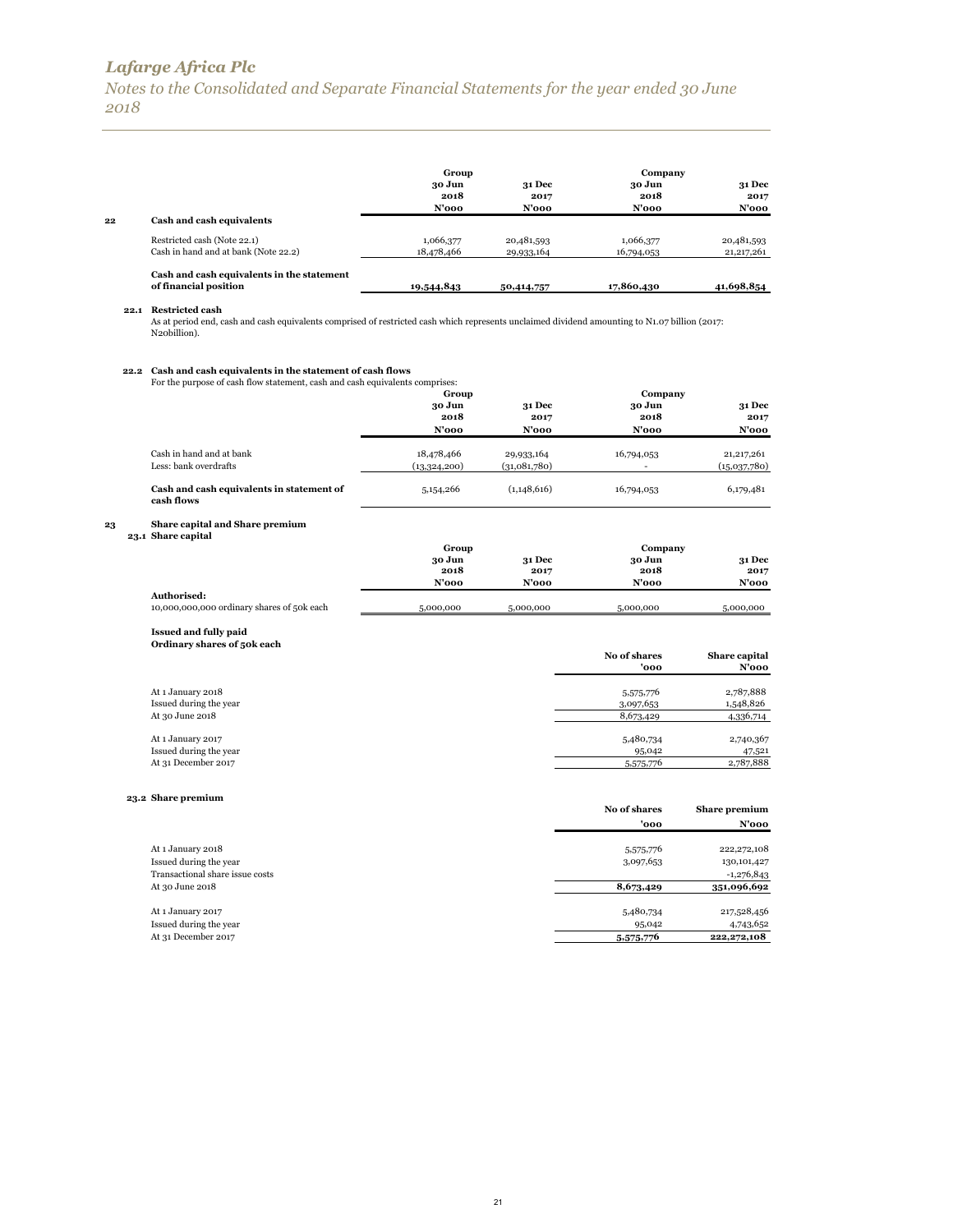### **24 Basic earnings per share**

Basic earnings per share is calculated by dividing the (loss)/profit attributable to equity holders of the Company by the weighted average number of ordinary shares outstanding at the end of the reporting period.

|                                                                 | Group                      |                                   | Company                 |                                |
|-----------------------------------------------------------------|----------------------------|-----------------------------------|-------------------------|--------------------------------|
|                                                                 | 30 Jun<br>2018<br>$N'$ 000 | <b>31 Dec</b><br>2017<br>$N'$ 000 | 30 Jun<br>2018<br>N'ooo | <b>31 Dec</b><br>2017<br>N'ooo |
| (Loss) /profit attributable to equity holders of the<br>Company | (3,902,287)                | 4,836,600                         | 2,090,881               | 6,888,539                      |
| Average number of ordinary shares in issue (Basic)              | 8,673,429                  | 5,269,745                         | 8,673,429               | 5,269,745                      |
| Basic earnings per share (Kobo)                                 | (45)                       | 92                                | 24                      | 131                            |

#### **25 Deposit for shares**

In 2017, the Company allotted N131.6 billion by way of a Rights Issue of 3,097,653,023 ordinary shares of 50 kobo each at N42.50 per share to existing<br>shareholders on the basis of five (5) new ordinary shares for every nin was 100% subscribed and the Board of Directors on 28th December, 2017 passed a resolution to approve the basis of allotment ad this was approved in March 2018 and thereby allotted.

In 2017, LafargeHolcim Group, majority shareholder, re-organised its shareholding in the Company. Prior to this re-organisation, LafargeHolcim equity interest is held via six (6) of its subsidiaries i.e Associated International Cement UK, Financiere Lafarge SAS, Holcibel SA, Lafarge Nigeria UK Ltd, Lafarge Associated Nigeria Ltd and Lafarge Cement International BV. At the conclusion of the re-organisation via the nominal transfer window of the Nigerian<br>Stock Exchange (NSE), the shares held by Lafarge Nigeria UK Ltd (427,453, were transferred to Caricement BV, a subsidiary company of LafargeHolcim Group.

When the recently concluded Rights Issue was opened, both Associated International Cement UK and Lafarge Associated Nigeria Ltd traded their Rights; 431,433,751 units and 906,656,548 units respectively to Caricement BV. Including its own Rights (872,151,809 units), Caricement BV subscribed to a total of 2,210, 242,107 units. Additional 430,580,572 units of shares, not taken up by the minority shareholders, was also taken up by Caricement B.V, resulting

to a total of 2,640,822,679 rights taken up. Quasi-Equity loan due to Caricement B.V. was converted for the purchase of these rights in a debt-for-equity conversion amounting to N112.23 billion. Cash received for rights issue represents proceeds from right issue of shares to minority shareholders who took up 456,830,344 rights out of the total available rights of 3,097,653,023 at the rights issue price of N42.50 amounting to N19.42billion.

|                                             | Group          |                       | Company        |                       |
|---------------------------------------------|----------------|-----------------------|----------------|-----------------------|
|                                             | 30 Jun<br>2018 | <b>31 Dec</b><br>2017 | 30 Jun<br>2018 | <b>31 Dec</b><br>2017 |
|                                             | N'ooo          | $N'$ 000              | N'ooo          | N'ooo                 |
| Cash received for rights issue              | $\sim$         | 19,415,289            | $\sim$         | 19,415,289            |
| Quasi equity loan converted for right issue |                | 112,234,964           |                | 112,234,964           |
| Right issue costs                           |                | (1,233,381)           |                | (1,233,381)           |
|                                             |                | 130,416,872           |                | 130,416,872           |

#### **26 Foreign currency translation reserve**

This represents exchange differences arising from the translation of the financial statements of Lafarge South Africa to the Group's reporting currency which is Naira.

#### **27 Other reserves arising on business combination and re-organisations**

The other reserves arising on business combination and re-organisation is used to recognise the adjustments arising from business combination/reorganisation for entities under common control, when the pooling of interest method has been used.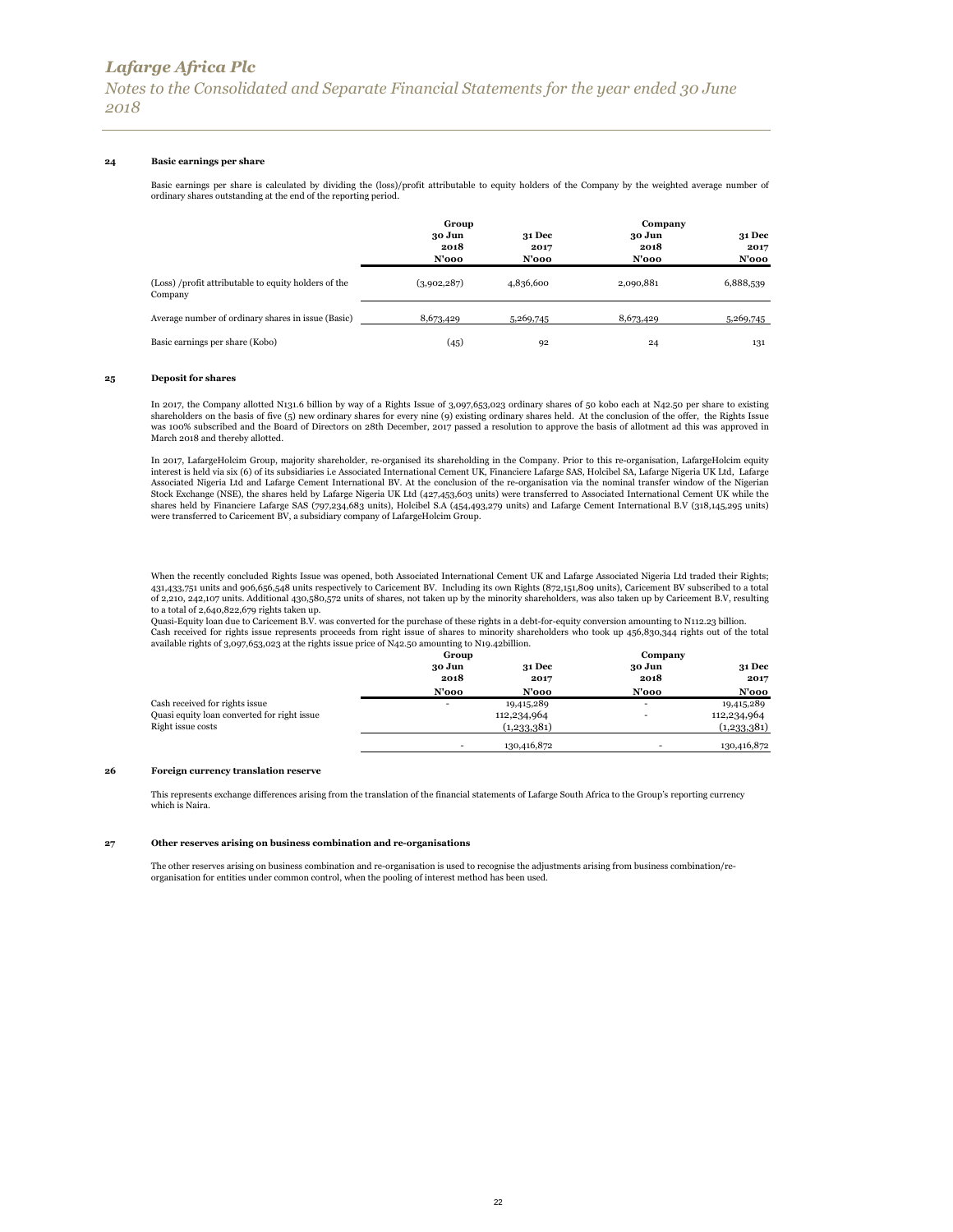*Notes to the Consolidated and Separate Financial Statements for the year ended 30 June 2018*

### **28 Loans and borrowings**

|                                                                             | Group          |                      | Company        |                    |
|-----------------------------------------------------------------------------|----------------|----------------------|----------------|--------------------|
| (a)                                                                         | 30 Jun         | 31 Dec               | 30 Jun         | 31 Dec             |
|                                                                             | 2018           | 2017                 | 2018           | 2017               |
|                                                                             | N'ooo          | 5161086              | $N'$ 000       | $N'$ 000           |
| Non-current                                                                 | 95,171,709     | 68,715,378           | 64,701,948     | 64,900,757         |
| Current                                                                     | 166,768,931    | 187,831,582          | 178,670,531    | 190,724,579        |
| <b>Total loans and borrowings</b>                                           | 261,940,640    | 256,546,960          | 243,372,479    | 255,625,336        |
| Split into:                                                                 |                |                      |                |                    |
| Power fund                                                                  | 13,658,598     | 7,698,505            | 6,887,217      | 7,698,505          |
| Bond                                                                        | 60,004,044     | 59,842,611           | 60,004,044     | 59,842,611         |
| Due to FBN                                                                  | 40,377,241     | 44,275,864           | 40,694,581     | 44,275,864         |
| Related party loan                                                          | 147,582,585    | 144,391,559          | 135,786,637    | 143,808,356        |
| Lafarge Gypsum S.A Pty Ltd                                                  | 318,172        | 338,421              |                |                    |
| <b>Total loans and borrowings</b>                                           | 261,940,640    | 256,546,960          | 243,372,479    | 255,625,336        |
| (b) Movement in loans and borrowings                                        | Group          |                      | Company        |                    |
|                                                                             | 30 Jun         | 31 Dec               | 30 Jun         | 31 Dec             |
|                                                                             | 2018           | 2017                 | 2018           | 2017               |
|                                                                             | N'ooo          | $N'$ 000             | $N'$ 000       | N'ooo              |
| At 1 January                                                                | 256,546,960    | 104,873,120          | 255,625,336    | 106,380,681        |
| Transfer through business re-organisation                                   |                |                      |                | 2,781,482          |
| Additions:                                                                  |                |                      |                |                    |
| Loan received                                                               | 33,179,397     | 195,099,306          | 13,520,617     | 187,310,535        |
|                                                                             | 289,726,357    | 299,972,426          | 269,145,953    | 296,472,698        |
| Interest expensed                                                           | 16,041,925     | 22,067,619           | 16,066,682     | 24,782,932         |
| Interest paid                                                               | (16,931,857)   | (16,746,868)         | (15, 208, 456) | (14, 919, 980)     |
| Principal repaid                                                            | (25, 699, 113) | (138,981,397)        | (26,302,381)   | (138, 646, 769)    |
| Conversion of Quasi-equity                                                  |                | 199,453,879          |                | 199,453,879        |
| Reclassification                                                            |                | (1,698,932)          |                | (1,250,365)        |
| Converted for Right Issue                                                   |                | (112, 234, 964)      |                | (112, 234, 964)    |
| Exchange (gain) / loss                                                      | (1,196,672)    | 4,715,197            | (329,318)      | 1,967,905          |
| Closing Bal.                                                                | 261,940,640    | 256,546,960          | 243,372,479    | 255,625,336        |
| 29 Provisions                                                               |                |                      |                |                    |
|                                                                             | Group          |                      | Company        |                    |
|                                                                             | 30 Jun         | 31 Dec               | 30 Jun         | 31 Dec             |
|                                                                             | 2018           | 2017                 | 2018           | 2017               |
|                                                                             | $N'$ 000       | N'ooo                | $N'$ 000       | N'ooo              |
| Non current (Note 29.1)                                                     | 3,646,326      | 3,472,388            | 969,486        | 909,320            |
| Current (Note 29.2)                                                         | 841,284        | 1,166,217            | 588,922        | 895,268            |
|                                                                             | 4,487,610      | 4,638,605            | 1,558,408      | 1,804,588          |
| 29.1 Non current                                                            | Group          |                      | Company        |                    |
|                                                                             | 30 Jun         | 31 Dec               | 30 Jun         | 31 Dec             |
|                                                                             | 2018           | 2017                 | 2018           | 2017               |
| Site restoration cost                                                       | N'ooo          | N'ooo                | N'ooo          | $N'$ 000           |
| At 1 January                                                                | 3,472,388      | 2,200,640            | 909,320        | 563,468            |
| Transfer through business re-organisation<br>Provision made during the year | 140,166        |                      | 60,166         | 104,053<br>311,000 |
| Utilised                                                                    | (2,871)        | 297,192<br>(14, 470) |                |                    |
| Change in estimate                                                          |                | (390, 479)           |                | (187, 613)         |
| Reclassification                                                            | 135,840        | (40,753)             |                |                    |
| Unwinding of discount                                                       | 44,781         | 182,154              |                | 118,412            |
| Exchange difference                                                         | (143, 978)     | 1,238,104            |                |                    |
| <b>Closing Balance</b>                                                      | 3,646,326      | 3,472,388            | 969,486        | 909,320            |

The provision for site restoration represents an estimate of the costs involved in restoring production sites at the end of the expected life of the quarries. The provision is an estimate based on reclamation closure expert valuation and management's re-assessment. The cost would be unwound for a period of 5-15 years for the Group and Company. The long term inflation and discount rates used in the estimate for Nigerian entities was 8.0% and 8.1% respectively while for South African entities the long term inflation and discount rates used was 2.0% and 6.6% respectively.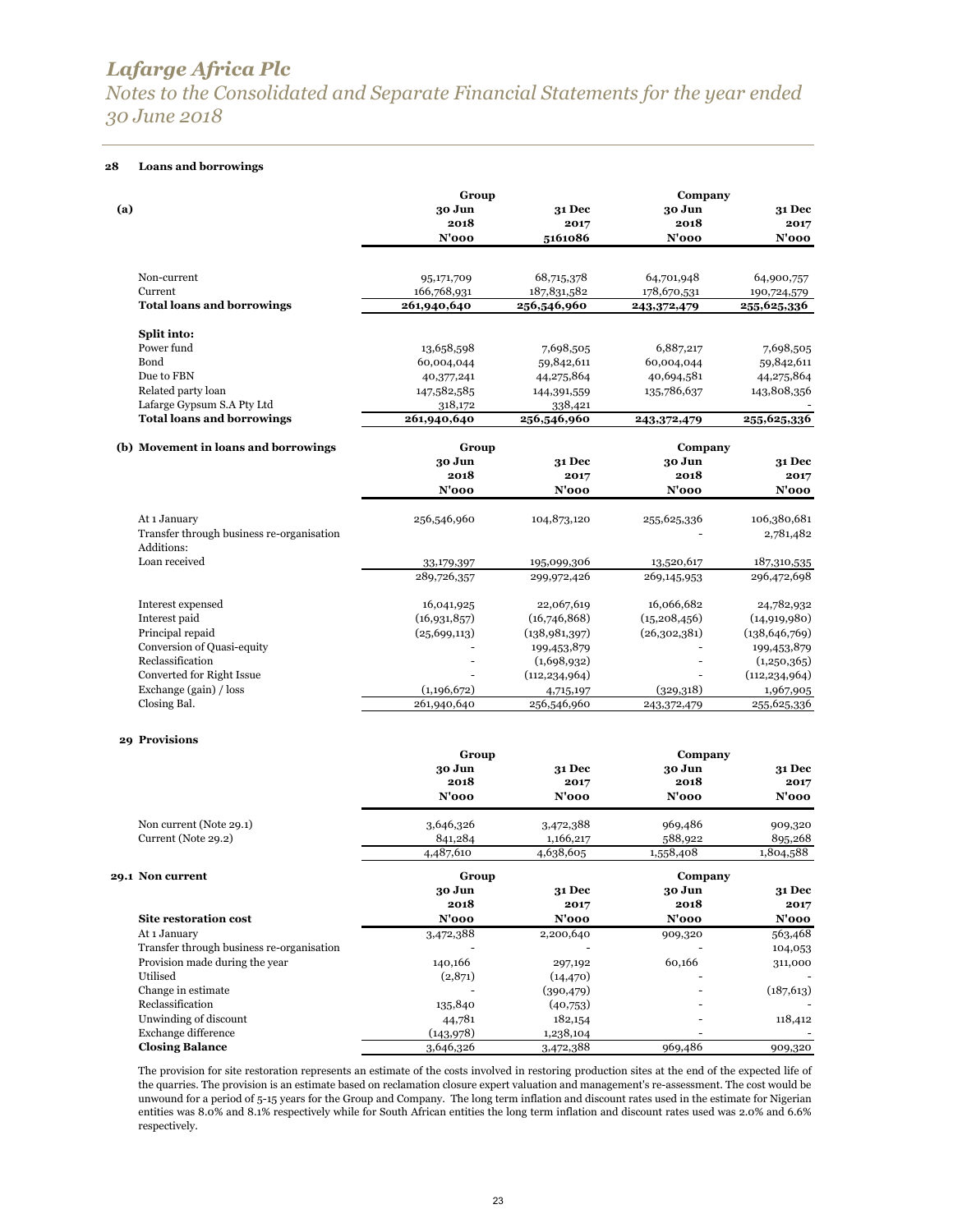*Notes to the Consolidated and Separate Financial Statements for the year ended 30 June 2018*

| 29.2 Current                              |                        |              |              |
|-------------------------------------------|------------------------|--------------|--------------|
| Group                                     | <b>Employee profit</b> | Productivity | Total        |
|                                           | share scheme           | honus        |              |
|                                           | $N'$ 000               | $N'$ 000     | $N'$ 000     |
| At January 2017                           |                        | 1,176,910    | 1,176,910    |
| Reclassification                          |                        | (34,544)     | (34,544)     |
| Provision made during the year            |                        | 2,384,904    | 2,384,904    |
| Payment                                   |                        | (2,361,053)  | (2,361,053)  |
| <b>Exchange differences</b>               |                        |              |              |
| At 31 December 2017                       |                        | 1,166,217    | 1,166,217    |
| Reclassification                          |                        | (55,304)     | (55,304)     |
| Provision made during the year            |                        | 1,122,837    | 1,122,837    |
| Payment in the year                       |                        | (1,392,466)  | (1,392,466)  |
| <b>Exchange differences</b>               |                        |              |              |
| At 30 Jun. 2018                           |                        | 841,284      | 841,284      |
| Company                                   | <b>Employee profit</b> | Productivity | <b>Total</b> |
|                                           | share scheme           | honus        |              |
|                                           | $N'$ 000               | $N'$ 000     | N'ooo        |
| At January 2017                           |                        | 841,526      | 841,526      |
| Transfer through business re-organisation |                        | 124,479      | 124,479      |
| Provision made during the year            |                        | 1,989,016    | 1,989,016    |
| Payment                                   |                        | (2,059,753)  | (2,059,753)  |
| At 31 December 2017                       | ۰                      | 895,268      | 895,268      |
| Transfer through business re-organisation |                        | 876,588      | 876,588      |
| Provision made during the year            |                        |              |              |
| Payment in the year                       |                        | (1,182,934)  | (1,182,934)  |
| At 30 Jun. 2018                           |                        | 588,922      | 588,922      |

The provision for productivity bonus is based on employee performance during the year. It is payable in the year 2018.

|                                           | Group          |                | Company        |                       |
|-------------------------------------------|----------------|----------------|----------------|-----------------------|
| 30 Deferred revenue                       | 30 Jun<br>2018 | 31 Dec<br>2017 | 30 Jun<br>2018 | <b>31 Dec</b><br>2017 |
|                                           | $N'$ 000       | $N'$ 000       | $N'$ 000       | $N'$ 000              |
| Non-current                               | 1,463,101      | 1,518,467      | 1,463,101      | 1,518,467             |
| Current                                   | 110,732        | 110,732        | 110,732        | 110,732               |
|                                           | 1,573,833      | 1,629,199      | 1,573,833      | 1,629,199             |
|                                           | Group          |                | Company        |                       |
|                                           | 30 Jun         | 31 Dec         | 30 Jun         | <b>31 Dec</b>         |
|                                           | 2018           | 2017           | 2018           | 2017                  |
|                                           | $N'$ 000       | $N'$ 000       | $N'$ 000       | $N'$ 000              |
| Opening balance                           | 1,629,199      | 1,789,391      | 1,629,199      | 752,600               |
| Transfer through business re-organisation |                |                |                | 1,036,791             |
| Grant released to profit or loss          | (55,366)       | (160, 192)     | (55,366)       | (160, 192)            |
| Closing balance                           | 1,573,833      | 1,629,199      | 1,573,833      | 1,629,199             |